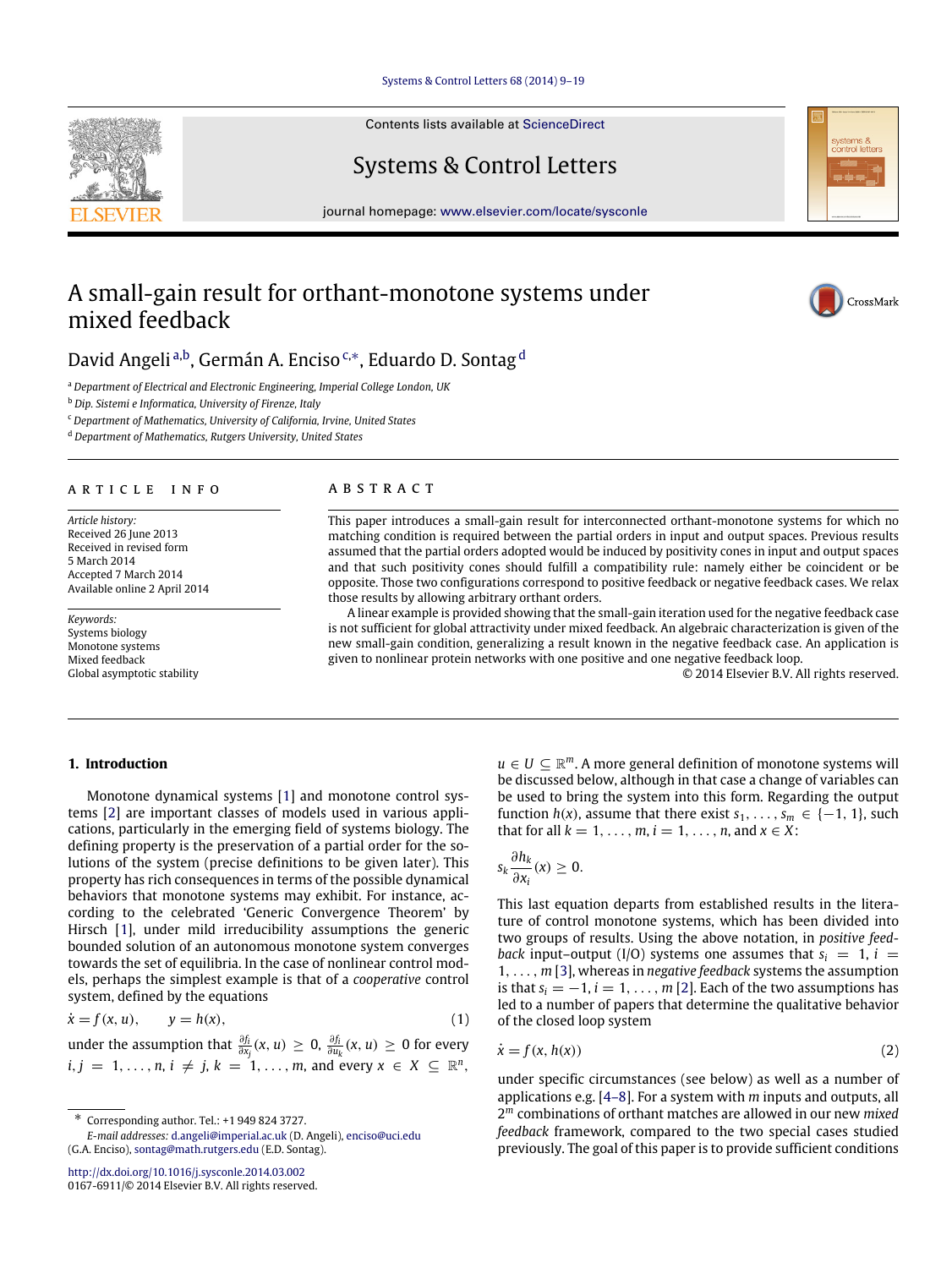for the global asymptotic stability of  $(2)$  in the mixed feedback case, as well as for more general monotone systems.

As a general hypothesis, the system [\(1\)](#page-0-6) is assumed to converge globally towards a unique steady state γ *X* (*u*) under any timeinvariant input  $u \in U$ ; the function  $\gamma(u) = h(\gamma^X(u))$  is called the *steady-state I/O characteristic* of the system.

Under the negative feedback framework, if the discrete iteration induced by the map  $\gamma$  has a unique globally asymptotically stable fixed point, then [\(2\)](#page-0-5) also has a globally asymptotically stable steady state. We refer to this theorem as a *small-gain theorem*, and the global convergence of the discrete iteration

$$
u_{k+1} = \gamma(u_k) \tag{3}
$$

towards a unique fixed point is called the *small-gain condition*. In the linear single-input, single-output case the small-gain condition is equivalent to  $|\gamma'(0)| < 1$ , hence the name of the theorem. The small-gain theorem allows to prove the global asymptotic stability of systems that are not themselves monotone but can be described as the interconnection of monotone systems. The small-gain condition is necessary as well as sufficient provided one is willing to allow for arbitrary delays in the feedback loop (see below). The result was first proved in [\[2\]](#page-9-1) for one input, then generalized to systems with multiple inputs and outputs and reaction–diffusion systems [\[9\]](#page-10-0), multi-valued I/O characteristics [\[10\]](#page-10-1), and oscillatory systems [\[11\]](#page-10-2). See also [\[12](#page-10-3)[,13\]](#page-10-4).

In the positive feedback case, the main result can be described as establishing a bijection between the stable fixed points of the discrete iteration [\(3\)](#page-1-0) and the stable steady states of [\(2\)](#page-0-5) [\[3\]](#page-9-2). A generalization to multiple-input, multiple-output (MIMO) systems of the result concerning positive feedback interconnections can be found in [\[14\]](#page-10-5). In particular, if the small-gain condition holds, then there is a unique fixed point for the I/O characteristic map, and the closed loop interconnection has a unique globally asymptotically stable steady state. The positive feedback framework has also been generalized and applied to various specific models in [\[6,](#page-10-6)[15\]](#page-10-7), among others.

In the positive feedback case the function  $\gamma$  is monotonically increasing, that is, if  $u \le v$  (defined componentwise) then  $\gamma(u) \le$  $\gamma(v)$ . Similarly, the function  $\gamma(\gamma(u))$  is monotonically increasing in the negative feedback case, and this fact is fundamental for the proof of the small-gain theorem. In the mixed feedback framework, it can be shown using the chain rule that  $s_k \partial \gamma_k / \partial u_j \geq 0$  for every  $k = 1, \ldots, m, j = 1, \ldots, m$ . As a possible strategy for a proof in the mixed feedback case, one might think that  $\gamma^k$  is monotone increasing for sufficiently large *k*. As a simple counterexample, suppose that  $\gamma(u) = Au$ , where

$$
A = \begin{pmatrix} 0.5 & 0.5 \\ -1 & -1 \end{pmatrix}.
$$

This function can be the mixed feedback I/O characteristic of a system with  $s_1 = 1, s_2 = -1$ . However  $A^q = (-0.5)^{q-1}A$  for every  $q \in \mathbb{N}$ , which is not monotonically increasing. Hence the argument used in the proof of the small-gain theorem cannot be simply generalized using higher powers in the mixed feedback case.

It should be stressed that the results presented here constitute a significant extension and unification of two lines of research. Results for monotone control systems under positive and negative feedback, while similar, have remained separate during the decade since the papers [\[2,](#page-9-1)[3\]](#page-9-2) were first published. The nature of the feedback (positive or negative) in general cannot be changed by carrying out simple coordinate transformations, and the proof of the stability results for positive and negative feedback use different techniques. The extension of the small-gain result to positive feedback systems, as well as to systems that have mixed feedback,

can provide a framework for further integration of the two types of results.

Using a linear counterexample, it is shown that the original small-gain condition fails to imply the global attractivity of the closed loop system in the mixed feedback case (Section [8\)](#page-8-0). On the other hand a different iteration is proposed here for the mixed feedback case, involving a *pair* of inputs and thus raising the dimensionality of the associated discrete system to 2*m*. A new small-gain condition is proposed, namely that the iterations of this 2*m*-dimensional map converge globally towards a single fixed point. An algebraic system of 2*m* equations is also derived and shown to be equivalent to the new small-gain condition. This algebraic system is a generalization of the results developed by Cosner [\[16\]](#page-10-8) and later in [\[9\]](#page-10-0) for the negative feedback case, which also convert the *m*-dimensional small-gain condition into a 2*m* dimensional system of equations.

<span id="page-1-0"></span>The case of one positive and one negative input  $(m = 2)$ is considered as a special case, and the small-gain condition is reduced in that case to studying the iterations of a 1-dimensional, possibly multi-valued map. [Lemma 2](#page-3-0) and the main result, [Theorem 1,](#page-3-1) together lead to a unified generalization of the SISO theorems proved in both original papers [\[2,](#page-9-1)[3\]](#page-9-2) for monotone systems under positive and negative feedback. An application is given to the double feedback loop with one positive and one negative cycle, in the context of protein networks with Hill function nonlinearities.

### **2. Problem formulation**

Monotone control systems are usually defined on subsets of Euclidean space. Denote the state space by  $X \subseteq \mathbb{R}^n$ , the input space by  $U \subseteq \mathbb{R}^m$  and the output space by  $Y \subseteq \mathbb{R}^p$ . Input signals are assumed to be measurable, locally essentially bounded functions of time  $u : \mathbb{R}^+_0 \to U$ , and  $\mathcal U$  denotes the set of all such input signals. The set  $\mathcal Y$  is similarly defined and consists of all continuous functions  $y : \mathbb{R}_0^+ \to Y$ . An *orthant set* is a subset of Euclidean space of the form  $S = S_1 \times \cdots \times S_k$ , where each  $S_i$  is either  $\mathbb{R}^+_0$  or  $\mathbb{R}^-_0$ . Consider orthant sets  $K_U \subseteq \mathbb{R}^m$ ,  $K_X \subseteq \mathbb{R}^n$ , and  $K_Y \subseteq \mathbb{R}^{\tilde{p}}$ . Partial orders can be defined on *U*, *X* and *Y* by letting for all  $u_1, u_2 \in U$ , *x*1, *x*<sup>2</sup> ∈ *X*, *y*1, *y*<sup>2</sup> ∈ *Y*:

$$
u_1 \ge_{K_U} u_2 \Leftrightarrow u_1 - u_2 \in K_U
$$
  

$$
x_1 \ge_{K_X} x_2 \Leftrightarrow x_1 - x_2 \in K_X
$$
  

$$
y_1 \ge_{K_Y} y_2 \Leftrightarrow y_1 - y_2 \in K_Y.
$$

To simplify notations we may omit the subscript  $\geq_{\{K_U, K_X, K_Y\}}$  when clear from the context.

We define a (time-invariant) *I/O control system* in the usual way to be given by a state space  $X$ , a set of inputs  $U$ , an output map *h* : *X* → *Y*, and a function  $\varphi$  :  $\mathbb{R}_{\geq 0} \times X \times \mathcal{U}$  → *X* with the following properties:

- 1.  $\varphi(0, x_0, u) = x_0$ , for all  $x_0 \in X$  and all  $u \in U$ ;
- 2.  $\varphi(t_1, \varphi(t_2, x_0, u), \sigma_{t_2}u) = \varphi(t_1 + t_2, x_0, u)$ , for all  $t_1, t_2 \ge 0$ , all  $x_0 \in X$  and all  $u \in \mathcal{U}$ . The operator  $\sigma_t : \mathcal{U} \to \mathcal{U}$  denotes the shift by *t* units backwards in time, that is  $(\sigma_t u)(s) = u(s + t)$ , and  $\mathcal U$  is assumed to be closed under this operator.

One can think of  $\varphi(t, x_0, u)$  as the solution of the system with initial condition  $x_0$  and input *u* at time *t*, and of  $h(x)$  as the readout of the system at state  $x \in X$ . Each initial condition  $x_0$  and input  $u \in U$ produces an output function  $y(t) = h(\varphi(t, x_0, u))$ , and  $y \in \mathcal{Y}$ .

**Definition 1.** An I/O control system is *orthant-monotone with respect to the order sets*  $K_U$ ,  $K_X$ ,  $K_Y$  if for every  $x_1, x_2 \in X$  and  $u_1, u_2 \in \mathcal{U}$ ,

<span id="page-1-1"></span>
$$
u_1(t) \ge_{K_U} u_2(t) \quad \forall t \ge 0, x_1 \ge_{K_X} x_2
$$
  
\n
$$
\Rightarrow \varphi(t, x_1, u_1) \ge_{K_X} \varphi(t, x_2, u_2) \quad \forall t \ge 0.
$$
\n(4)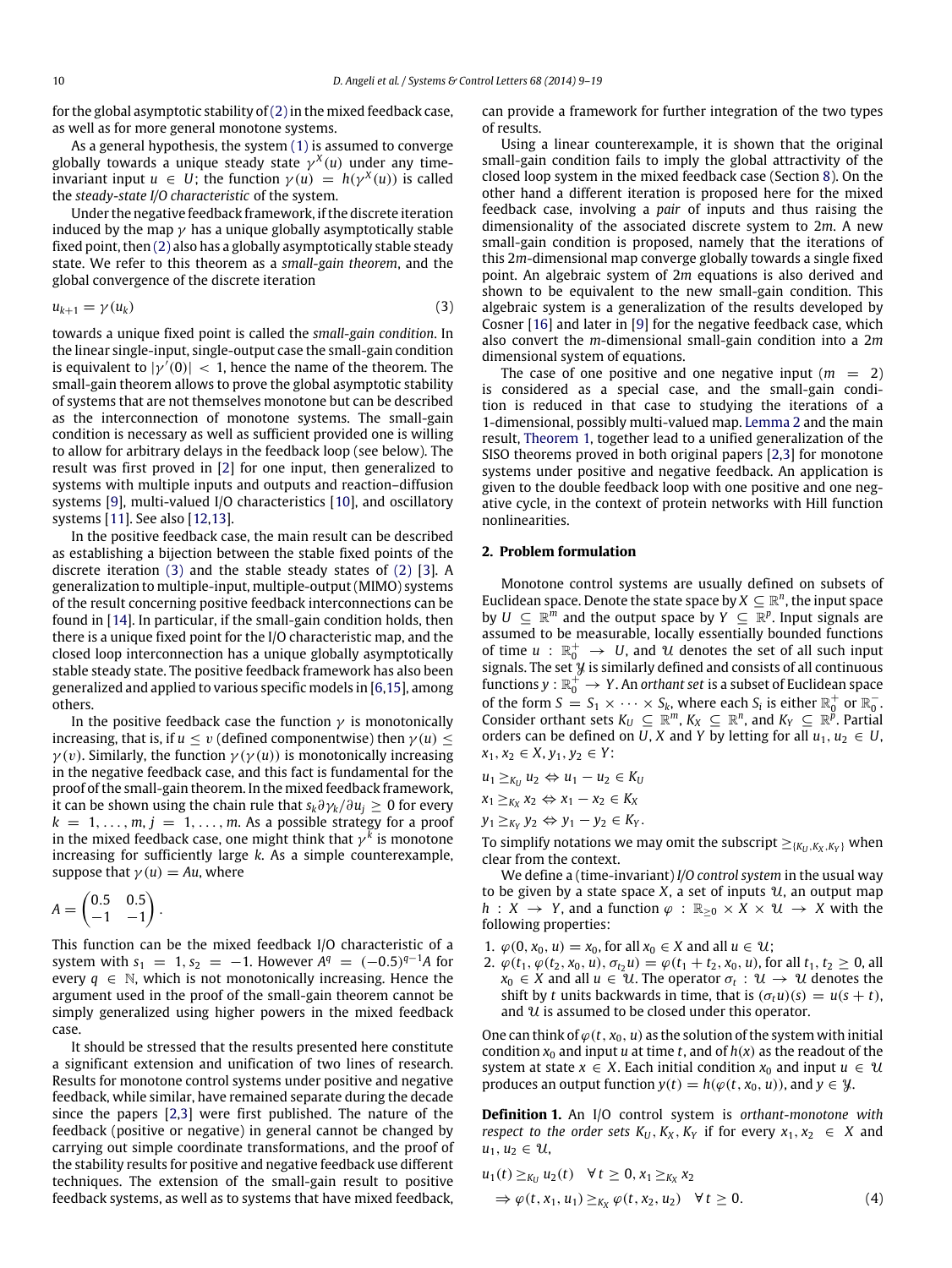It is also assumed that the map *h* is orthant-monotone, that is

$$
x_1 \geq_{K_X} x_2 \Rightarrow h(x_1) \geq_{K_Y} h(x_2).
$$

Notice that in this definition it is equivalent to write  $u_1(t) \geq \frac{K}{L}$  $u_2(t)$  for almost every  $t \geq 0$ , since  $u \in \mathcal{U}$  can be re-defined arbitrarily on a set of measure zero. By combining the two equations in this definition, if  $u_1(t) \geq_{K_U} u_2(t)$  for (almost) all  $t \geq 0$  and  $x_1 \geq_{K_X} x_2$ , it follows that  $y_1(t) \geq_{K_Y} y_2(t)$  for every  $t \geq 0$ , where  $y_i(t) = h(\varphi(t, x_i, u_i)).$ 

From now on we will restrict our attention to the special case of an I/O orthant-monotone control system arising from a forwardcomplete system of ordinary differential equations,

$$
\dot{x} = f(x, u) \qquad y = h(x), \tag{5}
$$

where  $f\,:\tilde X\times U\,\to\,\mathbb{R}^n$  is defined in some open neighborhood  $\tilde X$ of *X* and is locally Lipschitz continuous in *x* and jointly continuous in *x* and *u*, while  $h: X \rightarrow Y$  is a continuous readout map. In this case  $\varphi(t, x_0, u)$  is the solution of the system at time t with initial condition  $x_0 \in X$  and input  $u \in \mathcal{U}$ . Let  $K_U$ ,  $K_X$ ,  $K_Y$  be orthant cones as before, and let  $\alpha \in \{-1, 1\}^m$  be such that  $K_U = \{u \in \mathbb{R}^m \mid \alpha_i u_i \geq 0\}$  $0, i = 1, ..., m$ }. Let  $β ∈ {−1, 1}^n, δ ∈ {−1, 1}^p$  characterize  $K_X$ ,  $K_Y$  respectively in the same way. It was proved in [\[2\]](#page-9-1) that system [\(5\)](#page-2-0) satisfies [\(4\)](#page-1-1)if *f* is differentiable and its partial derivatives satisfy

$$
\beta_i \beta_j \frac{\partial f_i}{\partial x_j}(x, u) \ge 0, \qquad \beta_i \alpha_k \frac{\partial f_i}{\partial u_k}(x, u) \ge 0,
$$
\n(6)

for every  $i, j = 1, \ldots, n, i \neq j, k = 1, \ldots, m, x \in X$ , and  $u \in U$ . The monotonicity of a differentiable function *h* is equivalent to

$$
\beta_i \delta_\ell \frac{\partial h_\ell}{\partial x_i}(x) \ge 0, \tag{7}
$$

for all  $i = 1, \ldots, n, \ell = 1, \ldots, p$ , and  $x \in X$ . In fact, a change of variables can be carried out to bring the system into the cooperative form  $\alpha_k = \beta_j = \delta_\ell = 1$ , as described in [\[2\]](#page-9-1). However when dealing with non-monotone interaction networks as described below, it will be necessary to consider the more general case with negative interactions.

We are now ready to define the notion of steady-state I/O characteristic.

**Definition 2.** An I/O control system admits a steady-state I/O characteristic if, for each constant input signal  $u \in \mathcal{U}$ , there exists a unique  $\bar{y} \in Y$ , such that for every  $x_0 \in X$  the output  $y(t)$  satisfies

$$
\lim_{t\to\infty}y(t)=\bar{y}.
$$

Moreover the map  $\gamma : U \to Y$  that to each input value *u* associates the corresponding asymptotic output value  $\bar{y}$  is assumed to be continuous. This map  $\gamma$  is called the steady-state I/O characteristic of the system.

It is easy to prove that  $\gamma(\cdot)$  is, for any I/O orthant-monotone system, an orthant-monotone map.

An I/O control system is said to admit an *input-state characteristic* if for every constant input signal  $u \in \mathcal{U}$  and every  $x_0 \in X$ , the solution  $x(t) = \varphi(t, x_0, u)$  converges towards a value  $\gamma^X(u)$ . It is also assumed that  $\gamma^X: U \to X$  is a continuous function.

In the following we consider interconnected I/O orthantmonotone systems of the form

$$
\dot{x}_1 = f_1(x_1, u_1), \qquad h_1(x_1) = y_1 = u_2,\n\dot{x}_2 = f_2(x_2, u_2), \qquad h_2(x_2) = y_2 = u_1,
$$
\n(8)

where  $X_1 \subseteq \mathbb{R}^{n_1}, U_1 \subseteq \mathbb{R}^{m_1}, Y_1 \subseteq \mathbb{R}^{p_1}$  and  $X_2 \subseteq \mathbb{R}^{n_2}, U_2 \subseteq$  $\mathbb{R}^{m_2}$ ,  $Y_2 \subseteq \mathbb{R}^{p_2}$  respectively. Also, to make sense of [\(8\)](#page-2-1) we assume that  $Y_2 \subseteq U_1, Y_1 \subseteq U_2$ , and that  $p_2 = m_1, p_1 = m_2$ . Together, this interconnection forms a single system of differential equations defined on  $X_1 \times X_2$ . Assume that  $f_1, f_2, h_1, h_2$  are globally Lipschitz, and that  $X_i$  is forward invariant under  $\dot{x}_i = f_i(x_i, u_0)$ for every constant input  $u_0 \in U_i$ . Then for every initial condition  $(x_1(0), x_2(0))$  the system has a unique solution  $(x_1(t), x_2(t))$ defined for all  $t \geq 0$  [\[2\]](#page-9-1). The outputs  $y_i(t) \in \mathcal{Y}_i$  are defined as before.

For technical reasons, which will become clear later, we ask that  $U_1$ ,  $X_1$ ,  $Y_1$ ,  $U_2$ ,  $X_2$ ,  $Y_2$  be closed boxes, that is cartesian products of possibly unbounded closed real intervals. If the variable  $x_i$  is defined on the interval  $\mathbb{R}^-$ , then a change of variable  $\bar{x}_i = -x_i$ allows  $\bar{x}_i$  to lie in the range  $\mathbb{R}^+_0$ . However it also changes the sign of all edges involving *x<sup>i</sup>* in the network. Allowing for more general state spaces gives more flexibility to the resulting network.

<span id="page-2-0"></span>*We do not assume, however, that*  $K_{U_1} = \pm K_{Y_2}$  *nor that*  $K_{U_2} =$  $\pm K_{Y_1}$ , and that is the main point of departure of the present paper with respect to previous small-gain results in the literature. We denote by  $\Lambda_{12}$  and  $\Lambda_{21}$ , diagonal matrices of suitable dimensions with diagonal entries in  $\{-1, 1\}$  so that

<span id="page-2-2"></span>
$$
K_{U_1} = \Lambda_{21} K_{Y_2}, \qquad K_{U_2} = \Lambda_{12} K_{Y_1}.
$$
\n(9)

It is useful in the following developments to introduce the notion of interval for a partially ordered space. Given a partial order  $\leq$ , we define the set  $[a, b] = \{x : a \le x \le b\}$ , in analogy to intervals of the real line. As we will need more than one partial order even for the same underlying Euclidean space, it is convenient to specify as a subscript the order associated to a particular interval set. Accordingly we let  $[a, b]_K$  denote the interval  $a, b$  as defined by considering the partial order induced by *K*.

<span id="page-2-5"></span>An easy but essential step in the following developments is to realize that, for the case of orthant-induced orders, intervals are always closed boxes. Moreover, it is possible to express any given box as an interval regardless of the adopted partial order.

<span id="page-2-6"></span><span id="page-2-4"></span>**Lemma 1.** Let  $K_1, K_2 \subset \mathbb{R}^m$  be orthants, and let the diagonal matrix  $\Lambda$  with entries in {-1, 1} be such that  $K_2 = \Lambda K_1$ . Let  $\Lambda_+$  = max{ $\Lambda$ , 0}*, interpreted coordinate-wise, and*  $\Lambda$ <sub>-</sub> = − min{ $\Lambda$ , 0} =  $I - A_+$ *. Then for a*  $\leq K_2$  *b*,

$$
[a, b]_{K_2} = [\Lambda_+ a + \Lambda_- b, \Lambda_+ b + \Lambda_- a]_{K_1}.
$$
 (10)

**Proof.** Suppose first that  $K_1 = (\mathbb{R}_0^+)^m$ , and set  $s_1, \ldots, s_m \in$  ${-1, 1}$  such that  $K_2 = \{u \in \mathbb{R}^m s_i x_i \ge 0\}$ . Then also  $\Lambda =$ diag( $s_1, \ldots, s_m$ ). One can think of [ $a, b$ ]<sub> $K_2$ </sub> as the set of points  $u \in$  $\mathbb{R}^m$  such that each  $u_i$  lies between  $a_i$  and  $\tilde{b}_i$ . That is,

$$
[a, b]_{K_2} = \{u \in \mathbb{R}^m | a_i \le u_i \le b_i \text{ if } s_i = 1, b_i \le u_i \le a_i \text{ if } s_i = -1\}
$$
  
= 
$$
\{u \in \mathbb{R}^m | A_+a + A_-b \le_{K_1} u_i \le_{K_1} A_+b + A_-a\}
$$
  
= 
$$
[A_+a + A_-b, A_+b + A_-a]_{K_1}.
$$

For the case of general *K*1, suppose that *M* is a diagonal matrix with diagonal entries in { $-1$ , 1}, such that  $\overline{K}_1 := (\mathbb{R}_0^+)^m = MK_1$ . Define  $\overline{K}_2 = MK_2$ . Then

 $\overline{K_2} = MK_2 = MAX_1 = MAN\overline{K_1} = \overline{AK_1}$ 

For any  $a \leq_{K_2} b$ , it holds  $Ma \leq_{\overline{K}_2} Mb$ , and by the first part of the proof

 $[Ma, Mb]_{\overline{K}_2} = [A_+Ma + A_-Mb, A_+Mb + A_-Ma]_{\overline{K}_1}.$ 

Notice that  $M[u, v]_K = [Mu, Mv]_{MK}$  for any orthant *K* and any  $u \leq_K v$ . Multiplying the above equation by *M*, the result follows. follows.

<span id="page-2-1"></span>Define the function  $\eta$  :  $\mathbb{R}^{2m} \to \mathbb{R}^{2m}$ ,  $\eta(a, b) := (\Lambda_+ a +$  $\Lambda$ <sub>−</sub>*b*,  $\Lambda$ <sub>+</sub>*b* +  $\Lambda$ −*a*) = ( $\eta_1$ (*a*, *b*),  $\eta_2$ (*a*, *b*)). In this way

<span id="page-2-3"></span>
$$
[a, b]_{K_2} = [\eta_1(a, b), \eta_2(a, b)]_{K_1}.
$$
\n(11)

It is worth pointing out that for symmetric intervals this takes the simpler form:

<span id="page-2-7"></span>
$$
[-a, a]_{K_2} = [-\Lambda a, \Lambda a]_{K_1}.
$$
 (12)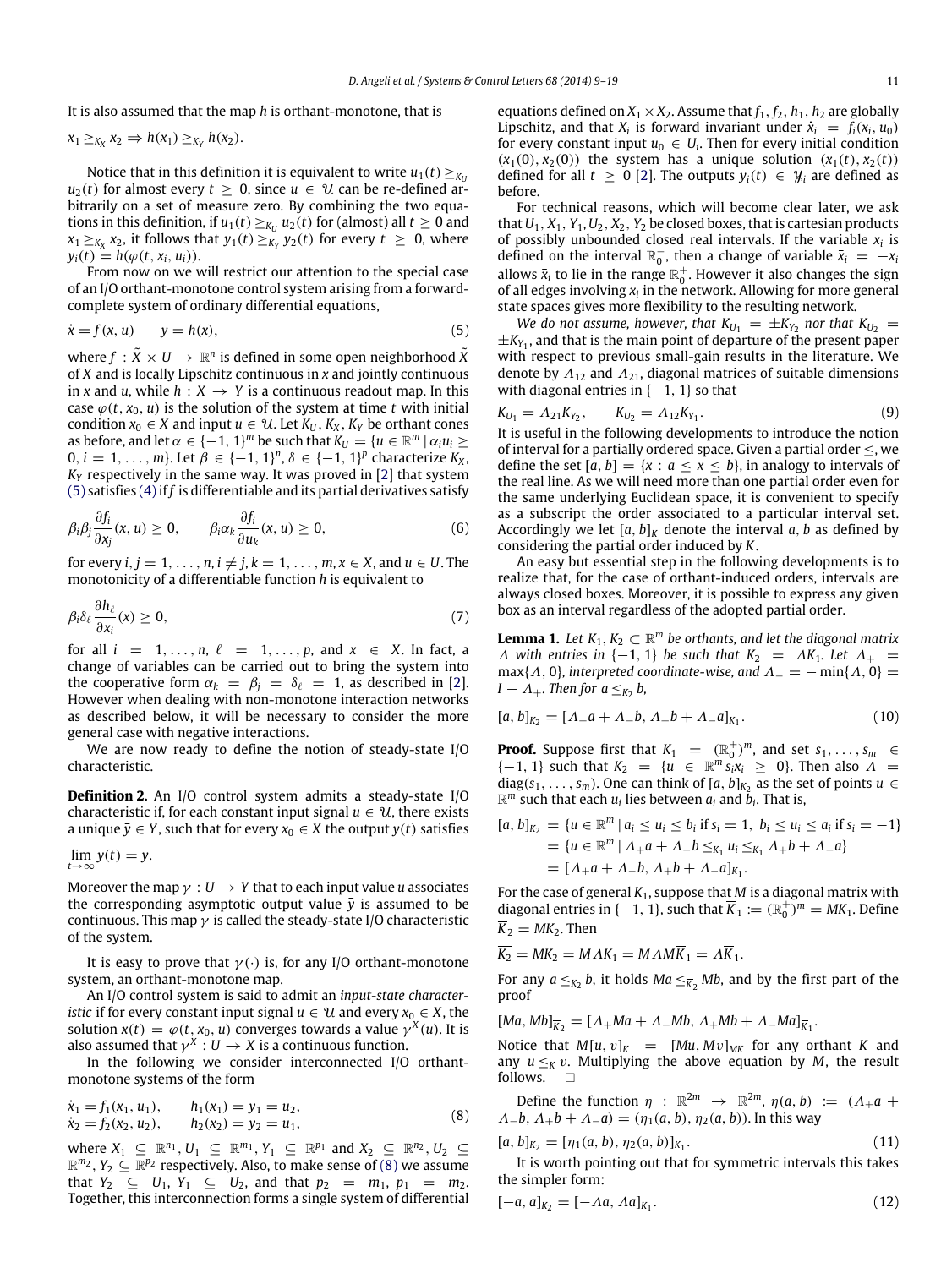Regarding the interconnection in [\(8\)](#page-2-1) and using the notation in [\(9\),](#page-2-2) define  $\eta^1$  and  $\eta^2$  using the matrices  $\Lambda = \Lambda_{12}$  and  $\Lambda = \Lambda_{21}$ respectively.

# **3. Main result**

We are now ready to state our main result. We define a generalized discrete iteration analogous to the discrete iteration [\(3\),](#page-1-0) and we assume as the new small-gain condition that the solutions of this iteration converge towards a unique fixed point of the associated discrete map.

<span id="page-3-1"></span>**Theorem 1.** *Consider a well-posed feedback interconnection of I/O orthant-monotone systems* [\(8\)](#page-2-1)*, and assume that every solution* (*x*1(*t*), *x*2(*t*)) *is bounded. Suppose both I/O systems admit continuous* steady-state I/O characteristics  $\gamma^1: U_1 \rightarrow Y_1$  and  $\gamma^2: U_2 \rightarrow Y_2$ *as well as continuous input-state characteristics. Define the discrete iteration that given*  $u_1^-(0) \leq K_{U_1} u_1^+(0)$  *in U*<sub>1</sub> *calculates input and output values for every*  $k = 0, 1, 2, \ldots$  *as follows:* 

$$
y_1^-(k) = \gamma^1(u_1^-(k)), \qquad y_1^+(k) = \gamma^1(u_1^+(k)),
$$
  
\n
$$
(u_2^-(k), u_2^+(k)) = \eta^1(y_1^-(k), y_1^+(k)),
$$
  
\n
$$
y_2^-(k) = \gamma^2(u_2^-(k)), \qquad y_2^+(k) = \gamma^2(u_2^+(k)),
$$
  
\n
$$
(u_1^-(k+1), u_1^+(k+1)) = \eta^2(y_2^-(k), y_2^+(k)).
$$
\n(13)

*Here*  $\eta_1$ ,  $\eta_2$  *are as described in* [\(11\)](#page-2-3)*. Provided that for all initial*  $\arctan u_1^-(0)$ ,  $u_1^+(0)$  the discrete iteration converges towards *a* unique fixed point  $(\bar{u}, \bar{u})$ , the closed-loop system is globally *convergent. Namely, for every solution*  $(x_1(t), x_2(t))$  *of* [\(8\)](#page-2-1)*, the functions*  $y_i(t) = h_i(x_i(t))$  *fulfill* 

$$
\lim_{t\to\infty}(y_1(t),y_2(t))=(\gamma^1(\bar{u}),\bar{u}).
$$

*Also, every state solution*  $(x_1(t), x_2(t))$  *converges towards a unique globally attractive steady state.*

Notice that  $u_1^-(k+1) \leq_{K_{U_1}} u_1^+(k+1)$  according to this iteration. The proof of [Theorem 1](#page-3-1) will rely on two results. In the following, given a closed set *B* denote by  $d(p, B) := \min_{s \in B} d(p, s)$ , where  $\overline{d}(p, s)$  is the  $L^\infty$  metric in Euclidean space.

**Remark 1.** Small-gain theorems are a classical tool in the study of interconnected systems, [\[17\]](#page-10-9). A considerable body of literature has been developed around this theme, by exploiting the so called Input-to-State Stability framework. Two seminal contributions in this respect are [\[18](#page-10-10)[,19\]](#page-10-11), where the Small-Gain Theorem was first derived in a trajectory-based and Lyapunov-based formulation, respectively. More recently, a considerable effort has been devoted to generalizing these conditions to the case of multiple systems, see for instance [\[20–22\]](#page-10-12), and/or to relaxing it to the case of integrally Input-to-State Stable subsystems, [\[23](#page-10-13)[,24\]](#page-10-14) as well as dealing with various ISS formulations, [\[25\]](#page-10-15).

While the results in this paper only deal with the simple case of two subsystems, we believe that similar ideas could be extended to the case of multiple feedback loops. On the other hand, some peculiar advantages of focusing on monotone systems to state small-gain results are the following:

- 1. They can be formulated on spaces that are products of closed intervals and therefore not necessarily diffeomorphic to Euclidean space (this occurs rather frequently in biological systems).
- 2. Input–output gains are derived directly from steady-state Input–output characteristics, rather than from Lyapunov-like dissipation inequalities, removing the need to look for Lyapunov functions.
- 3. As a consequence, small-gain conditions tend to be tighter, and in fact become necessary if one is willing to allow for arbitrary delays in interconnections or in the case of positive feedback systems.
- 4. Gain functions are not necessarily symmetric with respect to the equilibrium of interest and small-gain conditions are formulated as nonlinear iterations rather than compositions of  $\mathcal{K}^{\infty}$  functions.
- 5. Coping with uncertainty is somewhat easier as one may study convergence of the small-gain iteration without explicit knowledge of the fixed point this is converging to (in other words we avoid the usual assumption that the equilibrium should be at 0). For instance, if one of the systems is affected by uncertainty which potentially may shift the equilibrium position, this is only going to affect its own input–output steady state characteristic, and not the gains of both subsystems.

<span id="page-3-0"></span>**Lemma 2.** *Suppose given an orthant-monotone system with continuous steady-state I/O characteristic γ. Let u* ∈ U *be such that*  $\lim_{t\to\infty} d(u(t), [u^-, u^+]_{K_U}) = 0$ *. Let*  $y(t) = h(\varphi(t, x, u))$ *, where x* ∈ *X is an arbitrary initial condition. Then*

<span id="page-3-2"></span>
$$
\lim_{t \to \infty} d(y(t), [\gamma(u^-), \gamma(u^+)]_{K_Y}) = 0.
$$
\n(14)

**Proof.** Notice that if  $B = B_1 \times \cdots B_k$  is a box set,  $d(p, B) < \alpha$  if and only if  $d(p_i, B_i) < \alpha$  for every  $i = 1, \ldots, k$ . Let  $\varepsilon > 0$  be given, and let  $\delta > 0$  be such that  $d(v, u^{\pm}) < \delta$  implies  $d(\gamma(v), \gamma(u^{\pm})) < \varepsilon/2$ , where  $u^{\pm} = u^+$ ,  $u^-$ . Such  $\delta$  exists by continuity of  $\gamma$ . Let w be in the interior of  $K_U$  such that  $|w| < \delta$ , and set  $u^{-\delta} = u^{-\delta} - w$ ,  $u^{++} =$  $u^+ + w$ . Thus  $[u^-, u^+]_{K_U}$  is contained in the interior of  $[u^{--}, u^{++}]_{K_U}$ and  $d(u^{\text{-} -}, u^{\text{-}}) < \delta$ ,  $d(u^{\text{++}}, u^{\text{+}}) < \delta$ . By assumption, there exists  $t_1 > 0$  such that  $t > t_1$  implies  $u(t) \in [u^{--}, u^{++}]_{K_U}$ .<br>Now define the new input  $u_1 = \sigma_{t_1} u$ , the state  $x_1 = \varphi(t_1, x, u)$ ,

and the output  $y_1 = \sigma_{t_1} y(t) = h(\varphi(t, x_1, u_1))$ . Also let  $y^{-1}(t) =$ *h*( $\varphi$ (*t*, *x*<sub>1</sub>, *u*<sup>--</sup>)), *y*<sup>++</sup>(*t*) = *h*( $\varphi$ (*t*, *x*<sub>1</sub>, *u*<sup>++</sup>)), where with a slight abuse of notation we have identified the input values *u*<sup>−−</sup> and *u*<sup>++</sup> with the corresponding constant signals. By orthant-monotonicity,

$$
y^{--}(t) \leq_{K_Y} y_1(t) \leq_{K_Y} y^{++}(t) \quad \forall \, t \geq 0. \tag{15}
$$

By definition of steady-state I/O characteristic  $y^{--}(t) \rightarrow$  $\gamma(u^{-1})$  and  $y^{++}(t) \rightarrow \gamma(u^{++})$  as  $t \rightarrow \infty$ . Hence there exists *t*<sup>2</sup> such that

*d*(*y*<sub>1</sub>(*t*), [*γ*(*u*<sup>-−</sup>), *γ*(*u*<sup>++</sup>)]<sub>*KY*</sub> ) ≤ ε/2 ∀*t* ≥ *t*<sub>2</sub>.

On the other hand given that  $d(\gamma(u^{\pm \pm}), \gamma(u^{\pm})) < \varepsilon/2$ ,

 $d(y_1(t), [\gamma(u^-), \gamma(u^+)]_{K_Y}) \leq \varepsilon \quad \forall t \geq t_2.$ 

By definition of  $y_1$ , this is equivalent to the statement

*d*(*y*(*t*), [*γ*(*u*<sup>−</sup>), *γ*(*u*<sup>+</sup>)]<sub>*KY*</sub> ) ≤  $\varepsilon$  ∀*t* ≥ *t*<sub>1</sub> + *t*<sub>2</sub>. □

The following corollary is known as the *converging input, converging state* property for I/O monotone systems, and it is included here for completeness; see also [\[2,](#page-9-1)[26\]](#page-10-16).

<span id="page-3-3"></span>**Corollary 1.** *Suppose that a given orthant-monotone system admits a* continuous input-state characteristic  $\gamma^X$ . Let  $u \in \mathcal{U}$  converge *towards*  $\bar{u} \in U$ . Then for every  $x_0 \in X$ ,  $x(t) = \varphi(t, x_0, u)$  converges *towards*  $\gamma^X(\bar{u})$ *.* 

**Proof.** Define the auxiliary output set  $\tilde{Y} = X$  with the identity output function  $\tilde{h}(x) = x$ . Since  $\gamma(u) = \gamma^X(u)$ , this function is also continuous. Let  $u^- = u^+ = \overline{u}$ . By [Lemma 2,](#page-3-0)  $y(t)$  converges towards  $\gamma(\bar{u})$ . But  $y(t) = \varphi(t, x_0, u) = x(t)$ , so  $x(t)$  converges towards  $\gamma^X(\bar{u})$ . □

We are now ready to prove the main result.

Pick *x* = (*x*<sub>1</sub>, *x*<sub>2</sub>) ∈ *X*<sub>1</sub> × *X*<sub>2</sub>, and let *y*(*t*) = (*y*<sub>1</sub>(*t*), *y*<sub>2</sub>(*t*)) be the corresponding output response, with  $y_1 \in \mathcal{Y}_1$  and  $y_2 \in \mathcal{Y}_2$ . By assumption  $y_1$  and  $y_2$  are defined for all  $t \geq 0$  and bounded.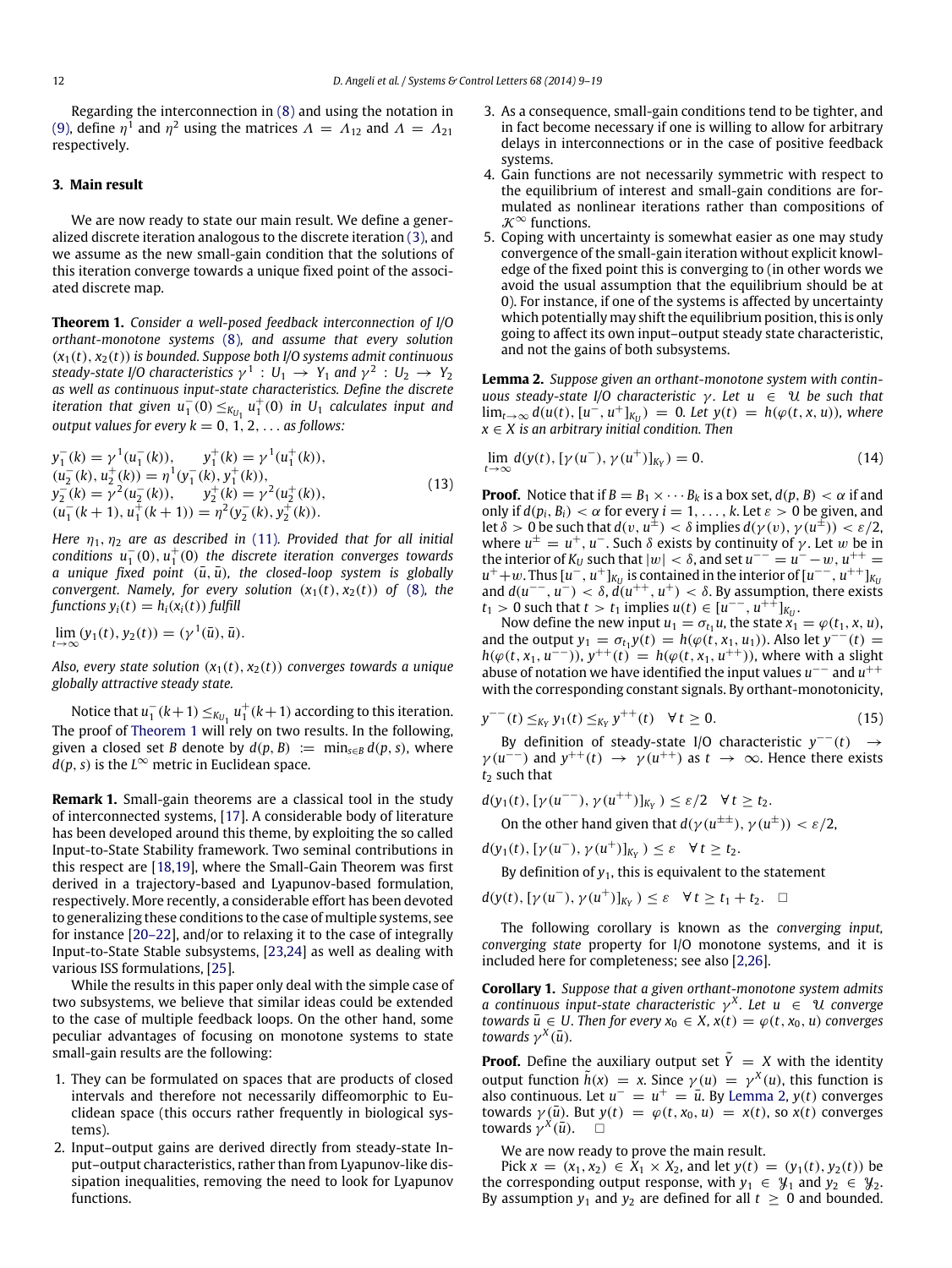Given the interconnection rules, so are also  $u_1$  and  $u_2$ . Hence, exploiting the fact that  $U_1$  is a box, there exist  $\underline{u}_1$ ,  $\overline{u}_1$  such that  $u_1(t) \in [\underline{u}_1, \overline{u}_1]_{K_{U_1}}$  for all  $t \geq 0$ .

Denote  $\underline{y}_1 = \gamma^1(\underline{u}_1), \overline{y}_1 = \gamma^1(\overline{u}_1)$ . By [Lemma 2,](#page-3-0)  $y_1(t) \rightarrow$  $[\underline{y}_1, \bar{y}_1]_{K_{Y_1}}$  as  $t \to \infty$ . Set  $(\underline{u}_2, \bar{u}_2) = \eta^1(\underline{y}_1, \bar{y}_1)$ . Hence, by [Lemma 1,](#page-2-4)  $u_2(t) \rightarrow [\underline{u}_2, \overline{u}_2]_{K_{U_2}}$  as  $t \rightarrow \infty$ . By setting  $\underline{y}_2 =$  $\gamma^2(\underline{u}_2), \bar{y}_2 = \gamma^2(\bar{u}_2)$  and applying [Lemma 2](#page-3-0) once more we get  $y_2(t) \to [y_2, \bar{y}_2]_{K_{Y_2}}$  as  $t \to \infty$ . Defining  $(\underline{u}'_1, \bar{u}'_1) = \eta^2(\underline{y}_2, \bar{y}_2)$ , by [Lemma 1](#page-2-4) this is equivalent to  $u_1(t) \to [\underline{u}'_1, \overline{u}'_1]_{K_{U_1}}$ .

Denote  $u_1^-(0) = \underline{u}_1, u_1^+(0) = \overline{u}_1$ , so that  $u_1^-(1) = \underline{u}'_1, u_1^+(1) =$  $\bar{u}'_1$  according to the iteration [\(13\).](#page-3-2) By induction one can show that for any *k*, as *t* increases it holds that:

$$
u_1(t) \to [u_1^-(k), u_1^+(k)]_{K_{U_1}}.
$$

As by assumption the discrete iteration [\(13\)](#page-3-2) converges to a fixed point  $(\bar{u}, \bar{u})$  of its associated map, we have that for any  $\varepsilon > 0$  it is possible to choose *k* large enough, so that  $|u_1(t) - \bar{u}| \leq 2\varepsilon$  for all sufficiently large *t*. As  $\varepsilon > 0$  is arbitrary,  $u_1(t) \rightarrow \bar{u}$ . This shows that  $y_2(t) \rightarrow \bar{u}$ . A similar argument can be employed to show that  $y_1(t) \to \gamma^{\, 1}(\bar u).$  Notice that this argument in particular implies that  $\gamma^2 \circ \gamma^1(\bar{u}) = \bar{u}.$ 

Finally, consider the state solution of the system given by  $\dot{x}_i = f_i(x_i, u_i)$  with initial condition  $x_i(0)$ , for  $i = 1, 2$ . Since  $u_i$  are converging inputs, the state functions  $x_1(t)$ ,  $x_2(t)$  are also convergent towards the unique states  $\gamma^{1,X}(\bar{u})$  and  $\gamma^{2,X}(\gamma^1(\bar{u}))$ respectively, by [Corollary 1.](#page-3-3)  $\square$ 

It is worth pointing out that, unlike classical small-gain theorems such as [\[18\]](#page-10-10), boundedness of solutions is assumed rather than being a consequence of the small-gain condition. This was remarked also in [\[2\]](#page-9-1), where additional technical assumptions are provided to ensure boundedness for the case of monotone systems of differential equations in feedback.

Let us mention that the positive feedback case corresponds here to  $\Lambda_{12} = I_{m_1}, \Lambda_{21} = I_{m_2}.$  As  $\eta^i(a, b) = (a, b), i = 1, 2$ , the iteration [\(13\)](#page-3-2) decouples into two identical and non-interacting subsystems. Instead, the negative feedback case amounts to  $\Lambda_{12} = I_{m_1}$  and  $\Lambda_{21} = -I_{m_2}$ . In this case,  $\eta^1(a, b) = (a, b)$  and  $\eta^2(a, b) =$ (*b*, *a*). Iteration [\(13\)](#page-3-2) looks coupled and seems to depart from the original criterion proposed in [\[2\]](#page-9-1). However, even iterates of [\(13\)](#page-3-2) exhibit the desirable decoupled structure of two identical noninteracting subsystems. This allows one to reduce the dimension of the iteration from  $2m_1$  to just  $m_1$  and restate the results in terms of the iteration originally proposed in [\[2\]](#page-9-1).

**Remark 2.** It is worth pointing out that an even more general class of systems fulfilling the small-gain theorem are those for which the properties expressed in [Lemma 2](#page-3-0) and [Corollary 1](#page-3-3) hold, regardless of any monotonicity assumptions.

*Single interconnection*. The same argument can be carried out for the interconnection of a single I/O orthant-monotone system under unity feedback rather than the interconnection of two separate systems in [\(8\).](#page-2-1) Let  $U \subseteq \mathbb{R}^m$  be a box set,  $X \subseteq \mathbb{R}^n$  a state space, and *Y*  $\subseteq U$ . For orthant cones  $K_U \subseteq \mathbb{R}^m$ ,  $K_X \subseteq \mathbb{R}^n$ ,  $K_Y \subseteq \mathbb{R}^m$ , consider an I/O orthant-monotone system [\(5\)](#page-2-0) closed under unity feedback, forming the closed loop interconnection

$$
\dot{x} = f(x, u), \qquad h(x) = y = u.
$$
\n(16)

Let  $\Lambda$  be a diagonal matrix such that  $K_U = \Lambda K_Y$ , and  $\eta$  defined as in [\(11\)](#page-2-3) such that

$$
[a, b]_{K_Y} = [\eta_1(a, b), \eta_2(a, b)]_{K_U}.
$$
\n(17)

Suppose that the system has steady state I/O characteristic  $\gamma$ , and consider the discrete iteration that given  $u^-(0) \leq_{K_U} u^+(0)$ calculates

$$
y^{-}(k) = \gamma(u^{-}(k)), \qquad y^{+}(k) = \gamma(u^{+}(k)),
$$
  
\n
$$
(u^{-}(k+1), u^{+}(k+1)) = \eta(y^{-}(k), y^{+}(k)).
$$
\n(18)

<span id="page-4-2"></span>**Proposition 1.** *Given system* [\(16\)](#page-4-0) *admitting bounded solutions, assume that the discrete iteration* [\(18\)](#page-4-1) *converges towards a unique fixed point*  $(\bar{u}, \bar{u})$  *of the associated discrete map. Then the solutions x*(*t*) *of* [\(16\)](#page-4-0) *are globally convergent towards a unique steady state, and*  $y(t) := h(x(t)) \rightarrow \bar{u}$  *as*  $t \rightarrow \infty$ *.* 

The proof of this proposition is analogous to that of [Theorem 1.](#page-3-1) This simpler framework will be used in the next section for further analysis of the convergence of the iteration [\(18\).](#page-4-1) It should be clear that  $\bar{u}$  satisfies the fixed point properties  $\bar{u} = \gamma(\bar{u})$  and  $(\bar{u}, \bar{u}) =$  $\eta(\gamma(\bar{u}), \gamma(\bar{u})).$ 

Notice that the single interconnection case can also represent the original double interconnection system, by using  $u_1$  as the input and defining a single orthant-monotone system as the cascade

$$
\dot{x}_1 = f_1(x_1, u_1), \qquad h_1(x_1) = y_1 = u_2, \n\dot{x}_2 = f_2(x_2, u_2), \qquad h_2(x_2) = y_2.
$$

However, this can only be done when the order in the output  $y_1$ matches the order in the input  $u_2$ , i.e. if  $K_{Y_1} = K_{U_2}$ . If these two orders are incompatible, then the open loop cascade is not itself an orthant-monotone system. Also notice that in some exceptional scenarios it is possible for the overall system to be orthantmonotone even if both input and output orders are incompatible. As an example see the bipartite network discussed in Fig. 1 of [\[5\]](#page-9-4).

In a similar way as in [Proposition 1,](#page-4-2) longer interconnections of three or more I/O orthant-monotone systems forming a cycle can be shown to satisfy the same small-gain result.

# **4. Algebraic equivalence**

The key hypothesis of our proposed small-gain results is the socalled small-gain condition, namely that the iterations of a certain discrete function converge globally towards a unique fixed point. In this section we introduce an algebraic system of equations, such that the small-gain condition holds if and only if the algebraic system has a unique solution. We carry out this analysis in the single interconnection framework of [Proposition 1.](#page-4-2)

Let  $K_U$ ,  $K_Y$  be two orthants of  $\mathbb{R}^m$ . Recall that  $U \subseteq \mathbb{R}^m$  is a box set, and that  $\gamma: U \to U$  is a continuous function such that  $a \leq_{K_U} b$ implies  $\gamma$  (*a*)  $\leq_{K_Y} \gamma$  (*b*), for any variables *a*, *b*  $\in U$ . Although  $\gamma$  is the steady-state I/O characteristic of an I/O orthant-monotone system, it can also be considered here abstractly.

We first cite without proof a result by Dancer [\[27\]](#page-10-17) in the context of finite-dimensional orthant-monotone systems, which will be used shortly.

<span id="page-4-4"></span>**Lemma 3.** Let  $K \subseteq \mathbb{R}^p$  be an orthant of  $\mathbb{R}^p$ , and  $B \subseteq \mathbb{R}^p$  closed. *Suppose that*  $T : B \rightarrow B$  *is a continuous function such that*  $x \leq_K y$ *implies*  $T(x) \leq_K T(y)$ *. Assume that the system*  $u_{n+1} = T(u_n)$  *has bounded solutions, and that each omega limit set*  $\omega(x)$  *can be Kbounded from below and above. Then for every x* ∈ *B there exists a fixed point E of T such that*  $\omega(x) \leq_K E$ .

A symmetric statement also holds that for every  $x \in B$  there is a fixed point *E* of *T* such that  $\omega(x) \geq_K E$ . In particular, if *T* has a unique fixed point *E*, then all solutions must converge towards it.

<span id="page-4-0"></span>Recall that  $\Lambda$  is an  $m \times m$  diagonal matrix with entries in  $\{-1, 1\}$ on the diagonal, such that  $K_Y = AK_U$ . Define  $\Lambda_+ = \max\{\Lambda, 0\}$ ,  $\Lambda_{-}$  =  $-\min\{\Lambda, 0\}$ , and  $\eta_1(a, b)$  =  $\Lambda_{+}a + \Lambda_{-}b$ ,  $\eta_2(a, b)$  =  $\Lambda_+ b + \Lambda_- a$ , as in [Lemma 1.](#page-2-4) Define the function  $F : U \times U \rightarrow U \times U$ by

$$
F(a, b) := \eta(\gamma(a), \gamma(b)).
$$

<span id="page-4-3"></span>Notice that the induced discrete-time system

$$
(a(k + 1), b(k + 1)) = F(a(k), b(k))
$$
\n(19)

<span id="page-4-1"></span>corresponds to the iteration map in [\(18\),](#page-4-1) involving the unit feedback interconnection of a single I/O system as described in the end of the previous section. Then we have the following result.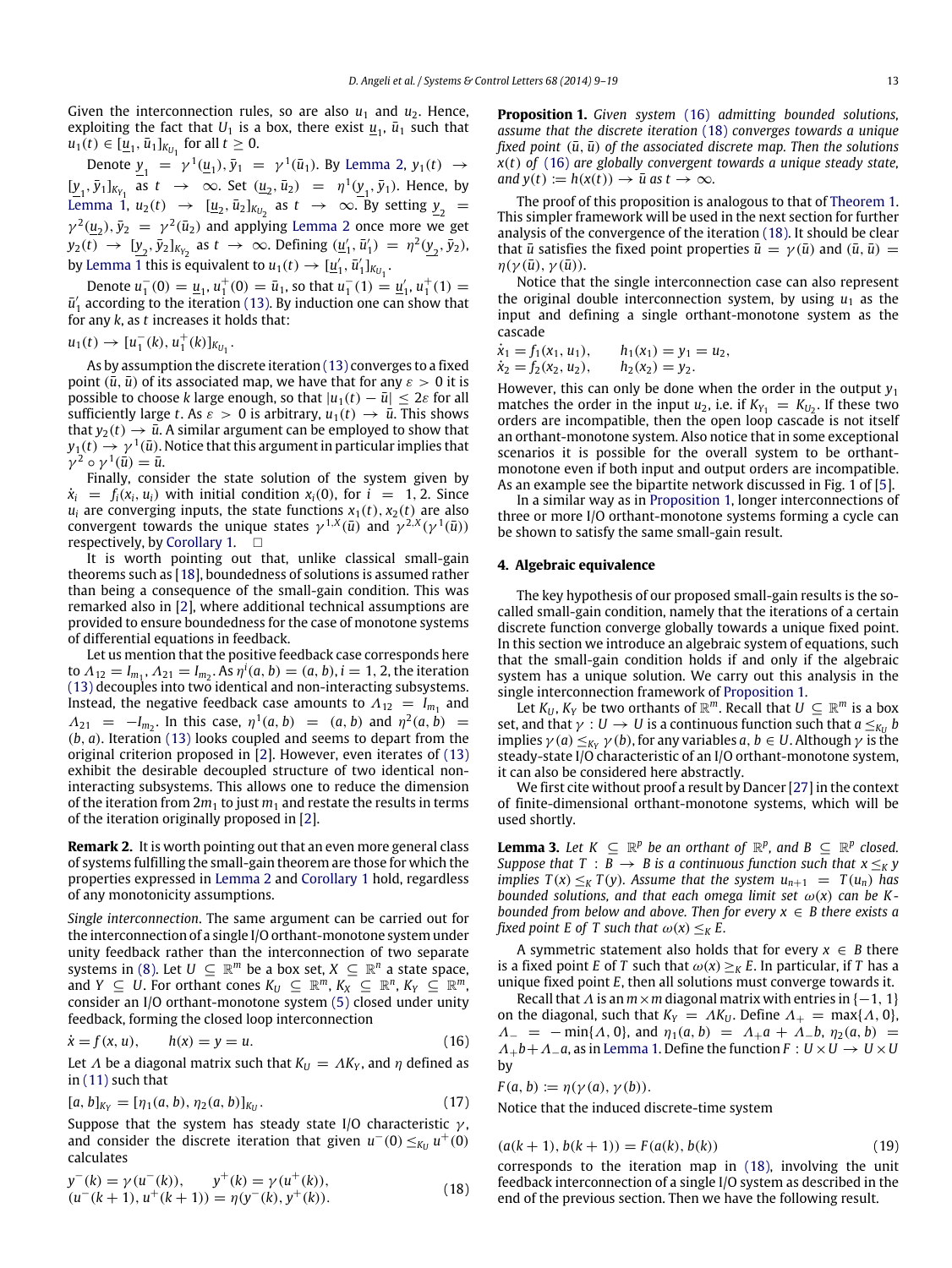<span id="page-5-2"></span>**Proposition 2.** *Suppose that* γ *has a unique fixed point e, and that every solution of the discrete system* [\(19\)](#page-4-3) *is bounded. The following statements are equivalent:*

- (1) All solutions of [\(19\)](#page-4-3) with initial condition  $a(0) \leq_{K_U} b(0)$  converge *towards* (*e*, *e*)*.*
- (2) For every  $a \leq_{K_U} b$ ,

$$
a = \Lambda_+ \gamma(a) + \Lambda_- \gamma(b), \qquad b = \Lambda_+ \gamma(b) + \Lambda_- \gamma(a)
$$
  
implies  $a = b = e.$  (20)

**Proof.** Define  $A = \{(a, b) \in U \times U \mid a \leq_{K_U} b\}$ . Then (2) can be rephrased as stating that the only fixed point of *F* in *A* is (*e*, *e*). It is clear in this way that (1) implies (2).

Let *a*  $\leq_{K_U}$  *b*. Then  $\gamma$  (*a*)  $\leq_{K_Y} \gamma$  (*b*), and moreover  $\eta_1(\gamma(a), \gamma(b))$  $≤<sub>KU</sub>$  η<sub>2</sub>(γ(*a*), γ(*b*)) by [Lemma 1.](#page-2-4) Therefore

$$
a \leq_{K_U} b \quad \text{implies } F_1(a, b) \leq_{K_U} F_2(a, b), \tag{21}
$$

where  $F(a, b) = (F_1(a, b), F_2(a, b))$ . The idea now is to identify a stronger monotonicity condition that is satisfied by the map *F* itself. For  $(a, b)$ ,  $(c, d) \in A$ , define a nonstandard orthant order on  $\mathbb{R}^m \times \mathbb{R}^m$  using the cone  $L = K_U \times (-K_U)$ , that is  $(a, b) \leq_L (c, d)$  if  $a \leq_{K_U} c, d \leq_{K_U} b.$ 

Let  $(a, b)$ ,  $(c, d) \in A$ . We show that

$$
(a, b) \leq_L (c, d) \quad \text{implies } F(a, b) \leq_L F(c, d).
$$

In order to prove this, notice that  $a \leq_{K_U} c \leq_{K_U} d \leq_{K_U} b$ , so that  $\gamma$  (*a*)  $\leq_{K_Y} \gamma$  (*c*)  $\leq_{K_Y} \gamma$  (*d*)  $\leq_{K_Y} \gamma$  (*b*). For every *x* such that  $\gamma$  (*c*)  $\leq_{K_Y} x$  $\leq$ <sub>*KY</sub>*  $\gamma$  (*d*), it holds  $\gamma$  (*a*)  $\leq$ <sub>*KY*</sub>  $x \leq$ <sub>*KY*</sub>  $\gamma$  (*b*), and therefore *F*<sub>1</sub>(*a*, *b*)</sub>  $\leq$ *K*<sub>*U*</sub>  $x \leq$ *K*<sub>*U*</sub>  $F_2(a, b)$  by [Lemma 1.](#page-2-4) Since  $x = F_1(c, d)$  and  $x =$  $F_2(c, d)$  satisfy this property, again by [Lemma 1,](#page-2-4) it follows *F*<sub>1</sub>(*a*, *b*)  $\leq$ <sub>*KU*</sub> *F*<sub>1</sub>(*c*, *d*)  $\leq$ <sub>*K<sub>U</sub>*</sub> *F*<sub>2</sub>(*a*, *b*). But this means  $F(a, b) \leq_L \tilde{F}(c, d).$ 

Another way to think about this monotonicity condition is to regard *F* (*a*, *b*) as a transformation of order intervals, sending the order interval [a, b] into the interval  $[F_1(a, b), F_2(a, b)]$ . The monotonicity condition essentially means that *F* preserves set inclusion, that is  $[c, d]$  ⊆  $[a, b]$  implies  $[F_1(c, d), F_2(c, d)]$  ⊆  $[F_1(a, b), F_2(a, b)].$ 

Define the set  $B_e := \{(a, b) \in U \times U | a \leq_{K_U} e \leq_{K_U} b\}$ . Then  $B_e$  is invariant under *F*: if  $a \leq_{K_U} e \leq_{K_U} b$ , then  $\gamma(a) \leq_{K_Y} e \leq_{K_Y} \gamma(b)$ , and therefore  $F_1(a, b) \leq e \leq F_2(a, b)$ .

The convergence of the iterations of *F* towards the unique fixed point is an application of [Lemma 3.](#page-4-4) First we prove that all iterations of *F* in  $B_e$  converge towards (*e*, *e*). The continuous map  $F : B_e \to B_e$ has bounded solutions, preserves the order ≤*<sup>L</sup>* and has a unique fixed point by (2). If  $C \subseteq B_e$  is a compact set, the Dancer lemma requires that *C* be bounded from above and below in *B<sup>e</sup>* . Here *C* is ≤*L*-bounded from above by (*e*, *e*). It is also ≤*L*-bounded from below by  $(\hat{a}, \hat{b})$ , where  $\hat{a} = \inf\{a \mid (a, b) \in C\}, \hat{b} = \sup\{b \mid (a, b) \in C\}$ are calculated using the order  $\leq_{K_U}$ . Both of these sets are compact by compactness of  $C$ , so that  $\hat{a}$ ,  $\hat{b}$  are both elements of the box  $U$ and  $(\hat{a}, \hat{b}) \in B_e$ . By the Dancer lemma, all the iterates with initial condition in *B<sup>e</sup>* must converge towards (*e*, *e*).

Finally we prove the more general result that all iterations of *F* in A converge towards (*e*, *e*). Let  $(c, d) \in A$ , and let  $(a, b) \in B_e$ such that  $a \leq c \leq d \leq b$ . Then the iterates  $(a(k), b(k))$  of  $(a, b)$ converge towards (*e*, *e*) by the proposition above. Also, the iterates  $(c(k), d(k))$  of  $(c, d)$  satisfy  $a(k) \leq c(k) \leq d(k) \leq b(k)$  by the ≤*L*-ordering property of *F* . The conclusion follows.

This equivalence nicely generalizes that found by Cosner [\[16\]](#page-10-8) and also in [\[9\]](#page-10-0) for the negative feedback case, namely that the small-gain theorem is satisfied whenever there is a unique fixed point of  $\gamma$  and the equations  $a = \gamma(b)$ ,  $b = \gamma(a)$  imply  $a = b = e$ . In the negative feedback case  $\Lambda_- = I$  and  $\Lambda_+ = 0$ , so the two conditions are equivalent. The following result is cited without proof from [\[9\]](#page-10-0), see Corollary 7 in that reference.

**Lemma 4.** *Suppose that*  $\dot{x} = f(x, u), y = h(x)$  *is an I/O orthantmonotone system under negative feedback, for*  $U = [u_0, \infty)_{K_U} :=$  ${u \in \mathbb{R}^m \mid u_0 \leq_{K_U} u}$ , and that the open loop system has input-state *characteristic*  $\gamma^X$ *. Assume that there is no pair*  $u \leq_{K_U} v$ *,*  $u \neq v$ *, such that*  $\gamma(u) = v, \gamma(v) = u$ . Let  $X_0 = \bigcup_{u \in U} [\gamma^X(u_0), \gamma^X(u)]_{K_U}$ . *Then all solutions of the closed loop system with initial condition in X*<sup>0</sup> *converge towards a unique steady state x*<sup>∗</sup> ∈ *X*0*.*

<span id="page-5-0"></span>It is interesting to consider the special case of a linear function  $\gamma$  :  $\mathbb{R}^m \to \mathbb{R}^m$ ,  $e = 0$ . In this case *F* is also a linear function, and the boundedness of solutions of [\(19\)](#page-4-3) ensures that  $\rho(F) \leq 1$ , where  $\rho$  denotes the spectral radius. Condition (2) states that 1 is not an eigenvalue of *F*. Condition (1) states that  $\rho(F) < 1$ , or equivalently, that no eigenvalue  $\lambda$  has magnitude 1. The equivalence between (1) and (2) follows from the monotonicity condition on *F* using the Perron–Frobenius theorem.

# **5. The simple mixed feedback case**

Since [Theorem 1](#page-3-1) and the closely related [Proposition 1](#page-4-2) generalize statements for positive and negative feedback systems, the simplest nontrivial special case must involve at least two inputs and outputs, one under positive feedback and one under negative feedback. This leads to the special case of a single feedback inter-connection [\(16\)](#page-4-0) with  $m = 2$ ,  $K_U = (\mathbb{R}_0^+)^2$ ,  $K_Y = \mathbb{R}^- \times \mathbb{R}^+$ . In this case we calculate

$$
\Lambda = \begin{pmatrix} -1 & 0 \\ 0 & 1 \end{pmatrix}, \qquad \Lambda_+ = \begin{pmatrix} 0 & 0 \\ 0 & 1 \end{pmatrix}, \qquad \Lambda_- = \begin{pmatrix} 1 & 0 \\ 0 & 0 \end{pmatrix}.
$$

Set  $\gamma = (\gamma_1, \gamma_2)$ , which is not to be confused with the steady-state I/O characteristic functions  $\gamma^1$ ,  $\gamma^2$  in [Theorem 1.](#page-3-1) The left side of Eq. [\(20\)](#page-5-0) can be written as

$$
\begin{pmatrix} a_1 \\ a_2 \end{pmatrix} = \begin{pmatrix} 0 \\ \gamma_2(a) \end{pmatrix} + \begin{pmatrix} \gamma_1(b) \\ 0 \end{pmatrix},
$$

$$
\begin{pmatrix} b_1 \\ b_2 \end{pmatrix} = \begin{pmatrix} 0 \\ \gamma_2(b) \end{pmatrix} + \begin{pmatrix} \gamma_1(a) \\ 0 \end{pmatrix},
$$

that is

<span id="page-5-1"></span>
$$
a_1 = \gamma_1(b_1, b_2) \qquad b_1 = \gamma_1(a_1, a_2)
$$
  
\n
$$
a_2 = \gamma_2(a_1, a_2) \qquad b_2 = \gamma_2(b_1, b_2).
$$
\n(22)

The same matrix  $\Lambda$ , and therefore the same Eq. [\(22\),](#page-5-1) would be obtained if one had used instead  $K_U = \mathbb{R}^- \times \mathbb{R}^+$ ,  $K_Y =$  $(\mathbb{R}_0^+)^2$ . The current choice of the cones means that the realvalued function  $\gamma_1(\cdot, \cdot)$  is decreasing on both its arguments while  $\gamma_2(\cdot, \cdot)$  is increasing on both of them. In a sense this special case embodies the general case, since one can permute the coordinates as necessary and use vectors for the variables *ai*, *b<sup>i</sup>* . The following lemma offers a systematic way to solve the above nonlinear system of equations, assuming  $u_2 = \gamma_2(u_1, u_2)$  has a unique solution for any given  $u_1$ .

<span id="page-5-3"></span>**Lemma 5.** Suppose  $m = 2$ ,  $K_U = (\mathbb{R}_0^+)^2$ ,  $K_Y = \mathbb{R}^- \times \mathbb{R}^+$ , the *function* γ : *U* → *U is continuous and bounded, a* ≤ *b implies*  $\gamma$  (*a*)  $\leq_{K_Y} \gamma$  (*b*), and  $\gamma$  has a unique fixed point e. Assume that

- (i) *For every*  $u_1 \geq 0$ *, the equation*  $u_2 = \gamma_2(u_1, u_2)$  *has a unique solution*  $u_2$  *denoted by*  $\psi(u_1)$ *.*
- (ii) *Using the notation*  $S(u_1) := \gamma_1(u_1, \psi(u_1))$ , the equation  $u_1 =$ *S*(*S*(*u*1)) *has a unique solution.*

*Then all solutions of the discrete iteration* [\(19\)](#page-4-3) *converge towards* (*e*, *e*)*.*

**Proof.** The lemma is proved by verifying that Eq. [\(22\)](#page-5-1) implies  $a =$ *b* = *e* and using [Proposition 2.](#page-5-2) First some comments regarding the fixed point *e*. Since  $e_2 = \gamma_2(e_1, e_2)$ , then  $\psi(e_1) = e_2$ . But then  $e_1 = \gamma_1(e_1, e_2) = \gamma_1(e_1, \psi(e_1)) = S(e_1)$ . In particular  $e_1$  is the solution of  $u_1 = S(S(u_1))$ .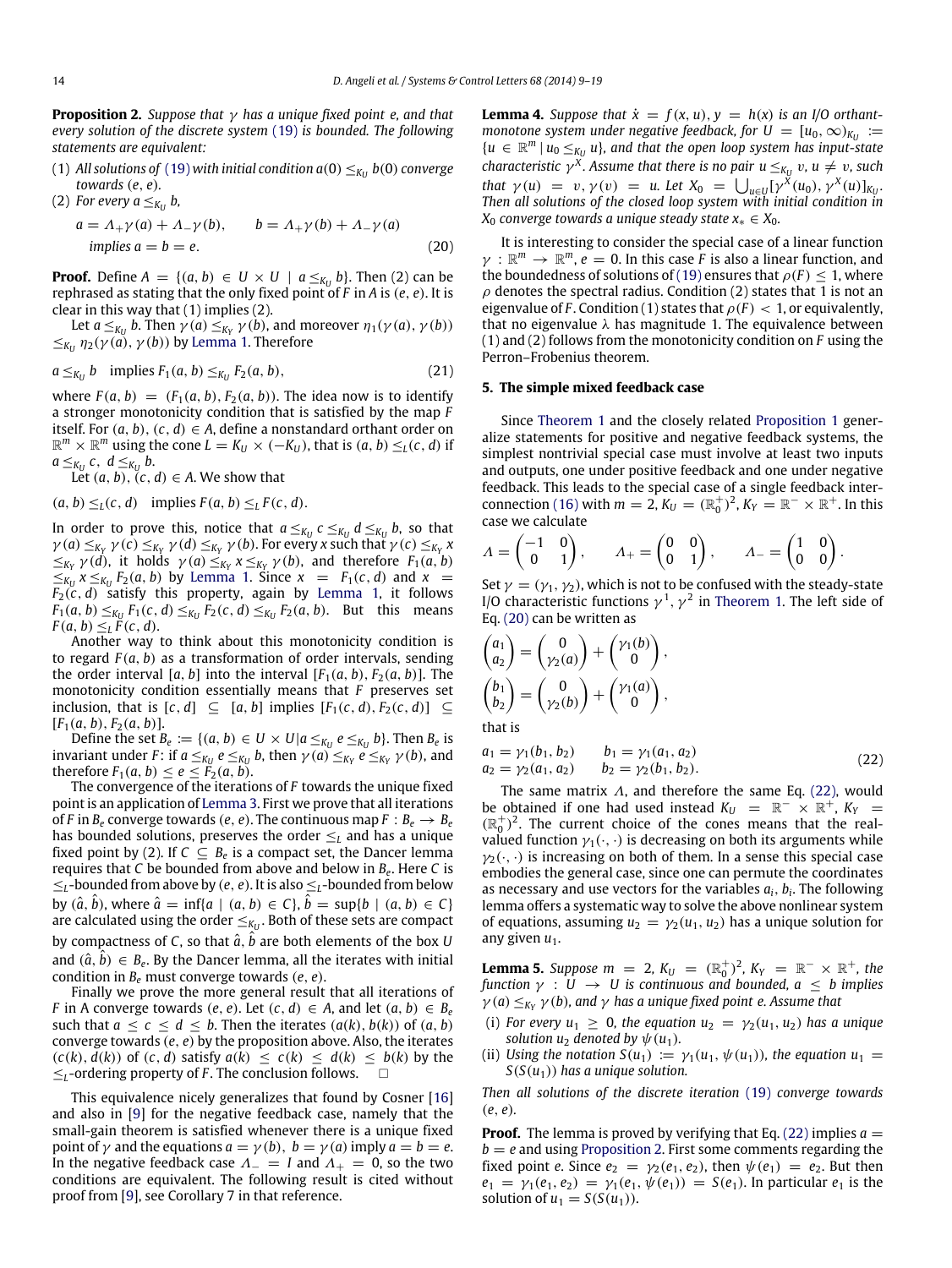Now assume that  $a, b \in U$  satisfy [\(22\).](#page-5-1) Then one can solve the bottom two equations given  $a_1$ ,  $b_1$  i.e.  $a_2 = \psi(a_1)$ ,  $b_2 = \psi(b_1)$ . Since

$$
b_1 = \gamma_1(a_1, \psi(a_1)) = S(a_1), \qquad a_1 = \gamma_1(b_1, \psi(b_1)) = S(b_1),
$$

it follows that  $a_1 = S(S(a_1))$ . By assumption (ii),  $a_1 = e_1$ . But then  $b_1 = S(a_1) = e_1, a_2 = \psi(e_1) = e_2$ , and  $b_2 = \psi(e_1) = e_2$ . Therefore  $a = b = e$ .  $\Box$ 

In the case that solutions of the equation  $y = \gamma_2(x, y)$  are generally not unique, one can still carry out a similar argument using multi-functions. Denote  $\psi(u_1)$  to be the set

 $\psi(u_1) := \{u_2 \mid u_2 = \gamma_2(u_1, u_2)\},\$ 

and similarly

 $S(u_1) := {\gamma_1(u_1, u_2) \mid u_2 \in \psi(u_1)}.$ 

<span id="page-6-2"></span>**Lemma 6.** Suppose  $m = 2$ ,  $K_U = (\mathbb{R}_0^+)^2$ ,  $K_Y = \mathbb{R}^- \times \mathbb{R}^+$ , the *function*  $\gamma : U \rightarrow U$  *is continuous and bounded, a*  $\leq b$  *implies*  $\gamma$ (a)  $\leq_{K_Y} \gamma$ (b), and  $\gamma$  has a unique fixed point e. Using the above *multi-function notation, assume that*

(i)  $|\psi(e_1)| = 1$ , *i.e. the set*  $\psi(e_1)$  *contains exactly one element.* 

(ii) *The equation*  $u_1 \in S(S(u_1))$  *has a unique solution.* 

*Then all solutions of the discrete iteration* [\(19\)](#page-4-3) *converge towards* (*e*, *e*)*.*

**Proof.** The equation  $u_1 \in S(S(u_1))$  is meant in the sense of multifunctions, i.e. it is satisfied if there exist  $u_1$ ,  $u_2$  such that  $u_1 \in S(u_2)$ ,  $u_2 \in S(u_1)$ . Once again we first note that  $e_1$  is a solution of this equation. This is because  $e_2 \in \psi(e_1)$  and  $e_1 = \gamma_1(e_1, e_2) \in S(e_1)$ .

Next assume Eq. [\(22\).](#page-5-1) Then  $b_1 \in S(a_1)$ ,  $a_1 \in S(b_1)$ , and so both *a*<sub>1</sub> and *b*<sub>1</sub> satisfy *u*<sub>1</sub> ∈ *S*(*S*(*u*<sub>1</sub>)). Therefore by (ii), *a*<sub>1</sub> = *b*<sub>1</sub> = *e*<sub>1</sub>. Now by (i),  $u_2 = \gamma_2(e_1, u_2)$  must have the unique solution  $e_2$ . Therefore  $a_2 = b_2 = e_2$ , and  $a = b = e$ .

It is interesting to compare this result (and its implication using [Proposition 1\)](#page-4-2) with the existing work on SISO positive and negative feedback systems. In the negative feedback case this result implies a version of the SISO small-gain theorem using the so-called Cosner condition and studied in [\[9](#page-10-0)[,16\]](#page-10-8).

**Corollary 2.** *Consider a SISO orthant-monotone system*  $\dot{x}_1 = \bar{f}_1(x_1)$ ,  $u_1$ ,  $h(x_1) = y_1 = u_1$  *under the negative feedback interconnection*  $\overline{K}_U = \mathbb{R}^+$ ,  $\overline{K}_Y = \mathbb{R}^-$ . Assume that the bounded I/O characteristic  $\overline{Y}$ *has a fixed point e<sub>1</sub> and that*  $u_1 = \overline{\gamma}(\overline{\gamma}(u_1))$  *<i>implies*  $u_1 = e_1$ *. Then all solutions of the system converge towards a steady state.*

**Proof.** One can trivially introduce an input  $u_2$  into the system which does not actually influence the solutions, to create a new orthant-monotone system [\(16\)](#page-4-0) with  $m = 2$  as in [Lemma 2.](#page-3-0) The new steady-state I/O characteristic has the form  $\gamma_1(u_1, u_2)$  =  $\bar{\gamma}(u_1)$ ,  $\gamma_2(u_1, u_2) = e_2$  for any fixed  $e_2$ . Assumption (i) is automatically satisfied, since in fact  $\psi(u_1) \equiv e_2$  is a singlevalued function. Clearly  $S(u_1) = \overline{\gamma}(u_1)$ , and assumption (ii) holds. By [Lemma 2](#page-3-0) the iterations of the extended small-gain function converge towards a unique fixed point. By [Proposition 1,](#page-4-2) the result follows.  $\Box$ 

The same lemma also implies a special case of the positive feedback result for SISO orthant-monotone systems as described in [\[3\]](#page-9-2). For more work on multi-valued functions in the context of I/O monotone systems see the more recent papers [\[6](#page-10-6)[,15\]](#page-10-7).

**Corollary 3.** *Consider a SISO orthant-monotone system*  $\dot{x}_2 = \bar{f}_2(x_2,$  $u_2$ ),  $h(x_2) = y_2 = u_2$  *under positive feedback e.g.*  $K_U = \mathbb{R}^+$ ,  $K_Y = \mathbb{R}^+$ . Assume that the bounded I/O characteristic  $\bar{\gamma}$  has a unique *fixed point e*2*. Then all solutions of the system converge towards a steady state.*

<span id="page-6-1"></span>

Fig. 1. The network topology of the system of differential equation (23)-(25).

**Proof.** Once again introduce a mute input  $u_1$ , to create a mixed feedback orthant-monotone system as in [Lemma 2.](#page-3-0) Now the steady-state I/O characteristic satisfies  $\gamma_1(u_1, u_2) = e_1$  for arbitrary fixed  $e_1$ , and  $\gamma_2(u_1, u_2) = \overline{\gamma}(u_2)$ . For any fixed  $u_1, \psi(u_1) =$  ${u_2 | \bar{\gamma}(u_2) = u_2} = {e_2}$ , therefore assumption (i) is satisfied. Moreover  $S(u_1) = \{e_1\}$  is constant, thus (ii) is also satisfied. By [Lemma 2,](#page-3-0) the iterations of the extended small-gain function converge towards a unique steady state. By [Proposition 1,](#page-4-2) once again the result follows.  $\square$ 

#### **6. Example: double loop network**

Consider a system of *n* differential equations of the following form, which can represent a network of interacting proteins:

<span id="page-6-0"></span>
$$
\dot{x}_1 = c_1 \frac{x_{k-1}^{h_1}}{x_{k-1}^{h_1} + Q_1^{h_1} + x_n^{h_1}} + \alpha_1 - d_1 x_1,
$$
\n(23)

$$
\dot{x}_k = c_k \frac{x_1^{h_k}}{x_1^{h_k} + Q_k^{h_k}} + \alpha_k - d_k x_k, \qquad (24)
$$

$$
\dot{x}_i = c_i \frac{x_{i-1}^{h_i}}{x_{i-1}^{h_i} + Q_i^{h_i}} + \alpha_i - d_i x_i, \quad i \neq 1, k. \tag{25}
$$

Here *k* is fixed,  $1 \lt k \lt n$ , and *i* varies between 2 and *n*, excluding *k*. This system consists of two feedback loops, one negative and one positive, as described in [Fig. 1,](#page-6-1) where the node  $X_i$  represents the *i*th system. Both loops meet at the node  $X_1$ . All individual interactions are positive, except that *x<sup>n</sup>* has an inhibitory effect on the rate of production of  $x_1$  and it displayed in the figure using a blunt end.

There has been much interest in the mathematical biology literature regarding double loop protein regulatory systems with one positive and one negative cycle. While single negative feedback loop systems can present oscillations [\[28\]](#page-10-18), an additional positive feedback loop provides desirable features such as robustness [\[29\]](#page-10-19) and the ability to tune amplitude and frequency separately [\[30\]](#page-10-20). Positive–negative loops also underlie many excitable systems, for instance bacterial competence [\[31\]](#page-10-21). Hill function nonlinearities  $x^h/(x^h + Q^h)$  are a function of choice for such systems since they saturate, allow to tune ultrasensitive behavior, and can be implemented through enzymatic reactions [\[32\]](#page-10-22).

The open loop control system that we associate to the above network is

$$
\dot{x}_1 = c_1 \frac{u_1^{h_1} u_2^{h_1}}{u_1^{h_1} u_2^{h_1} + Q_1^{h_1} u_1^{h_1} + 1} + \alpha_1 - d_1 x_1,
$$
\n(26)

$$
\dot{x}_k = c_k \frac{x_1^{h_k}}{x_1^{h_k} + Q_k^{h_k}} + \alpha_k - d_k x_k, \qquad (27)
$$

$$
\dot{x}_i = c_i \frac{x_{i-1}^{h_i}}{x_{i-1}^{h_i} + Q_i^{h_i}} + \alpha_i - d_i x_i, \quad i \neq 1, k,
$$
\n(28)

along with the output  $h(x) = (1/x_n, x_{k-1})$  and the feedback interconnection  $(u_1, u_2) = h(x)$ . It is straightforward to verify that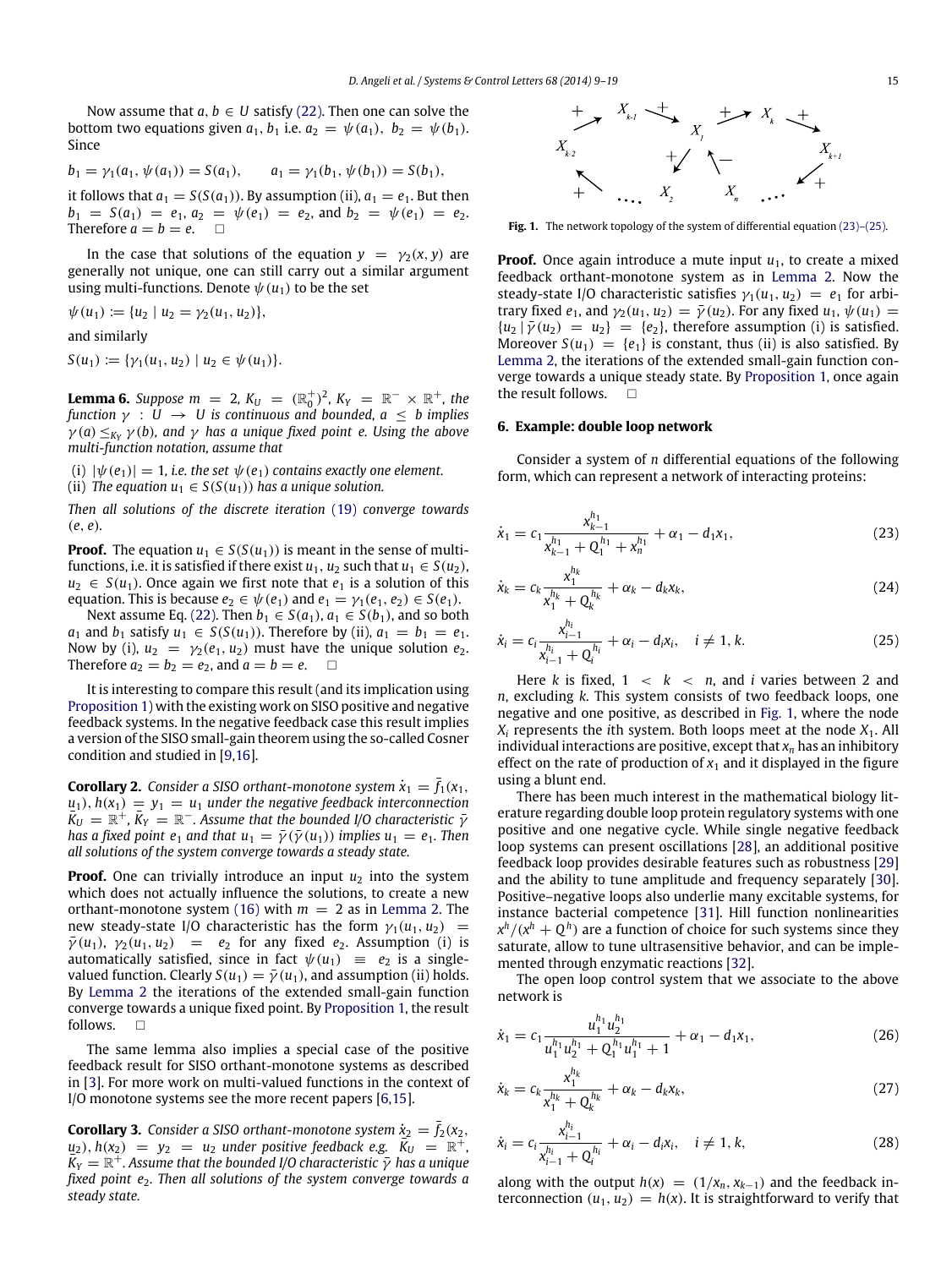<span id="page-7-0"></span>

Fig. 2. Simulation of the system [\(23\)](#page-6-0) using parameter values  $n = 5$ ,  $k = 4$ ,  $c_i = 1$ ,  $\alpha_i = 0.2$ ,  $Q_i = 0.5$ ,  $h_i = 4$ ,  $d_i = 0.75$ , for  $i = 1, ..., n$ . (a) Graph of the multi-valued function  $S(u_1)$  as well as its composition  $S^2(u_1) = S(S(u_1))$ . (b) Several solutions of the 1D iterated inclusion  $v_{q+1} \in S(v_q)$ . (c) Several solutions of  $x_n(t)$  given random initial conditions.

this system is I/O monotone with respect to the orthant cones  $K_U = (\mathbb{R}_0^+)^2$ ,  $K_X = (\mathbb{R}_0^+)^n$ ,  $K_Y = \mathbb{R}^- \times \mathbb{R}^+$ . Also, the closed loop of this system is the original double loop network.

Given fixed  $(u_1, u_2)$ , it is clear that this system converges towards a single steady state, since the open system can be seen as a cascade of linear systems (with nonlinear interconnections). For instance,  $x_1$  converges towards  $x_1 = \frac{1}{d_1} (c_1 \frac{(u_1 u_2)^{h_1}}{(u_1 u_2)^{h_1} + (Q_1 u_1)^{h_1}})$  $\frac{(u_1u_2)^{n_1}}{(u_1u_2)^{h_1}+(Q_1u_1)^{h_1}+1}$  +  $\alpha_1$  =  $r_1(u_1, u_2)$ . Setting  $r_i(z) := \frac{1}{d_i} (c_i \frac{z^{h_i}}{z^{h_i} + 1})$  $\frac{z^{n_i}}{z^{h_i}+Q_i^{h_i}} + \alpha_i$ ) for  $i \neq 1$ , at steady state

$$
x_1 = r_1(u_1, u_2),
$$
  
\n
$$
x_2 = r_2 \circ r_1(u_1, u_2), \dots, x_{k-1} = r_{k-1} \circ \dots \circ r_1(u_1, u_2)
$$
  
\n
$$
=: q(u_1, u_2).
$$

Similarly  $x_n = r_n \circ \ldots \circ r_k \circ r_1(u_1, u_2) =: p(u_1, u_2)$ . The output of the system is

$$
\gamma(u_1, u_2) = h(1/x_n, x_{k-1}) = (1/p(u_1, u_2), q(u_1, u_2)).
$$

This function satisfies  $a \leq b \rightarrow \gamma(a) \leq_{K_Y} \gamma(b)$  by the construction of the I/O orthant-monotone system.

<span id="page-7-1"></span>**[C](#page-6-0)orollary 4.** *Consider the double loop network described in* [\(23\)–](#page-6-0) [\(25\)](#page-6-0)*.* Suppose that the function  $\gamma(u_1, u_2) = (1/p(u_1, u_2), q(u_1, u_2))$ *has a fixed point e, and that the equation*  $u_2 = q(e_1, u_2)$  *has a unique solution. Define the multi-function*

$$
S(u_1) = \left\{ \frac{1}{p(u_1, u_2)} \middle| u_2 \text{ solution of } q(u_1, u_2) = u_2 \right\}
$$

*If the inclusion*  $u_1 \in S(S(u_1))$  *has a unique solution, then the double loop network is globally attractive towards a single steady state.*

.

**Proof.** Once again, the inclusion  $u_1 \in S(S(u_1))$  is meant to be satisfied if there exists  $u_2$  such that  $u_1 \in S(u_2)$ ,  $u_2 \in S(u_1)$ . The fact that the equation  $u_2 = q(e_1, u_2)$  has a unique solution, together with the uniqueness of the inclusion  $u_1 \in S(S(u_1))$  imply that the fixed point *e* is unique. [Lemma 6](#page-6-2) can be applied for this system, noting that  $S(u_1)$  is as defined in that lemma and that  $\gamma$  is a bounded function. Therefore all solutions of the discrete iteration [\(13\)](#page-3-2) converge towards (*e*, *e*).

Given the linear degradation terms and the bounded production rates for each variable, it is easy to see that the solutions of the closed loop [\(23\)–\(25\)](#page-6-0) are uniformly bounded. By [Theorem 1,](#page-3-1) this system is globally attractive towards a single steady state.  $\Box$ 

In particular, if *S*( $u_1$ ) is single-valued, the inclusion  $u_1$  ∈ *S*(*S*(*u*<sub>1</sub>)) becomes a standard equation  $u_1 = S(S(u_1))$  as in [Lemma 5.](#page-5-3) But even if the equation  $u_2 = q(u_1u_2)$  does not have a unique solution  $u_2$  for all given  $u_1$ , one can still conclude the global attractivity of the system.

This reduces the analysis from an *n*-dimensional system of differential equations to a single one-dimensional (multi-)function. The analysis can be carried out computationally for a given set of parameters, or also analytically for systems of smaller size.

Notice that the two loops join at a single node  $x_1$  in this system. This is mostly a notational convenience, and a similar result can be stated when the two loops have multiple variables in common. Also, the exact terms used are not overly relevant, for instance the first equation in the system could be e.g. of the form  $\dot{x}_1$  =  $p_1(x_{k-1}) + q_1(x_n) - d_1x_1$ , where  $p_1$  and  $q_1$  are increasing and decreasing functions respectively.

In [Fig. 2](#page-7-0) we illustrate this system with a numerical example. For  $n = 5$  and  $k = 4$ , the positive and negative feedback loops have each length three. The function  $S(u_1)$  is multi-valued in a range of values of  $u_1$  (a), yet for  $e_1 \approx 0.63$ , it holds that  $S(e_1)$  has a unique value and  $S(e_1) = e_1$ . Hence  $q(e_1, u_2) = u_2$  has a unique solution  $e_2$ . Also, even though *S* is not constant,  $S^2(u_1)$  is almost a constant function, and it has a unique fixed point. The diagonal line represents the identity function. In (b) several solutions of the inclusion map  $v_{q+1} \in S(v_q)$  are displayed. Notice that for the same initial condition 0.5 there can be multiple values at  $t = 1$ . [Corollary 4](#page-7-1) shows that the solutions of the associated system must converge globally, as illustrated with several initial conditions in (c).

This analysis illustrates under what conditions the assumptions of [Theorem 1](#page-3-1) and [Proposition 1](#page-4-2) are satisfied. The application usually encountered is that of a closed loop system  $\dot{z} = g(z)$  to be decomposed as the interconnection of I/O monotone systems, in a similar way as it was carried out above. The deletion of an edge on a negative (positive) feedback loop in the network will lead to a negative (positive) feedback interconnection. The fact that mixed feedback is allowed provides greater flexibility in the decomposition of the system. A flexible choice of edges to be cut can also make it easier for the resulting open loop system to have a steady-state I/O characteristic, which is another of the conditions of the theorem. The small-gain condition was reduced here to an algebraic condition (in the single interconnection case), which is easier to verify. Finally, the condition that the solutions of the system be bounded can be ensured in various ways, for instance by introducing bounded expression rates and linear degradation rates, as is often the case in gene regulatory networks.

# **7. Linear systems**

The case of linear systems deserves special attention, as [Theorem 1](#page-3-1) is original, to the best of our knowledge, even in the case of finite dimensional orthant-monotone linear systems:

$$
\dot{x} = Ax + Bu \qquad y = Cx. \tag{29}
$$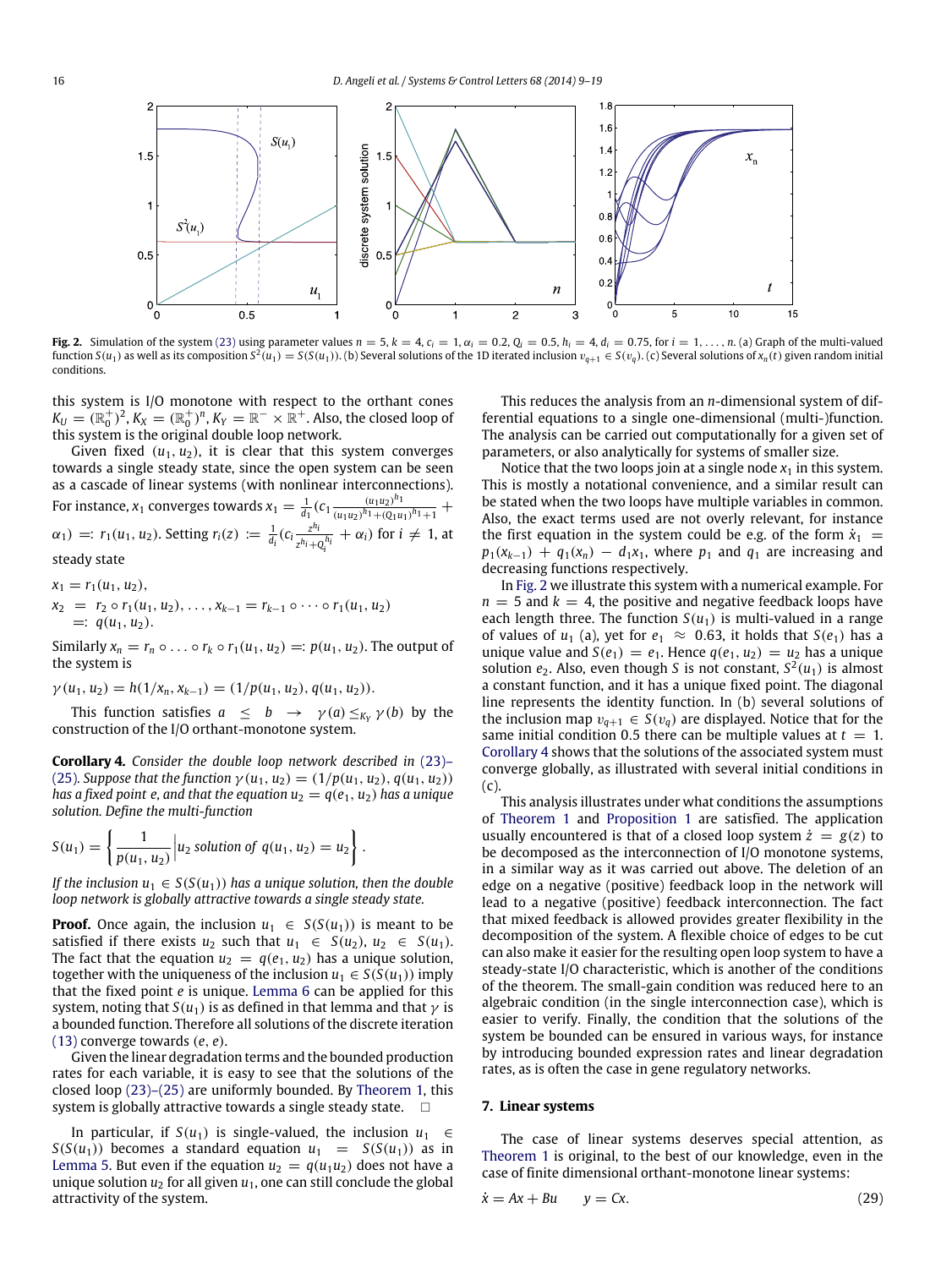To characterize the monotonicity property for a linear system one can use the same infinitesimal conditions described in Eqs. [\(6\),](#page-2-5) [\(7\),](#page-2-6) except that all partial derivatives in this case are constant. For example, this system is monotone with respect to the positive orthant orders if and only if all non diagonal entries of *A* are nonnegative and all entries of *B*, *C* are nonnegative.

The steady-state I/O characteristic  $\gamma : U \to Y$  is trivially the map  $\gamma(u) = \Gamma u$  with

$$
\Gamma = -CA^{-1}B.
$$

As a consequence of monotonicity  $\Gamma K_U \subseteq K_Y$ . It is clear from the proof of [Theorem 1](#page-3-1) that in the case of linear systems since *U* and *Y* are Euclidean spaces, it is possible to define iteration [\(13\)](#page-3-2) by only considering symmetric intervals [−*a*, *a*]; in fact the iteration maps (for systems with odd characteristics) preserve symmetric intervals. Hence, exploiting the simpler formula [\(12\)](#page-2-7) one may recast [\(13\)](#page-3-2) as follows:

$$
u(k+1) = A_{21} \Gamma_2 A_{12} \Gamma_1 u(k),
$$

where, for the sake of simplicity, we did not explicitly write the iteration for the interval  $[-u(k), u(k)]$ , but only for one of its extremes. Here  $A_{12}$ ,  $A_{21}$  are defined as in Eq. [\(9\);](#page-2-2) see also [Theorem 2](#page-8-1) below for the definition of  $\Gamma_1$ ,  $\Gamma_2$ . The condition that the latter be a converging iteration amounts to:

$$
\rho(A_{21} \Gamma_2 A_{12} \Gamma_1) < 1. \tag{30}
$$

The following result holds for linear systems:

<span id="page-8-1"></span>**Theorem 2.** *Consider the following interconnected systems:*

$$
\begin{aligned}\n\dot{x}_1 &= A_1 x_1 + B_1 u_1 & u_2 &= y_1 = C_1 x_1 \\
\dot{x}_2 &= A_2 x_2 + B_2 u_2 & u_1 &= y_2 = C_2 x_2\n\end{aligned} \tag{31}
$$

*with A*<sup>1</sup> *and A*<sup>2</sup> *Hurwitz matrices, whose exponentials preserve the cone*  $K_{X_1}$  and  $K_{X_2}$ , respectively. Moreover, we assume that  $B_1K_{U_1} \subset$ *K*<sub>*X*1</sub></sub> *C*<sub>1</sub> *K*<sub>*X*<sub>1</sub></sub> *C*<sub>*K*<sub>*Y*</sub><sub>1</sub></sub> *and B*<sub>2</sub>*K<sub>U<sub>2</sub></sub> C*<sub>*K*<sub>2</sub></sub>, *C*<sub>2</sub>*K<sub>X<sub>2</sub></sub> C*<sub>*K*<sub>2</sub></sub>. *Under such as sumptions*  $\Gamma_1 = -C_1 A_1^{-1} B_1$  *and*  $\Gamma_2 = -C_2 A_2^{-1} B_2$  *define orthantmonotone maps, fulfilling*  $\Gamma_1 K_{U_1} \subset K_{Y_1}$  and  $\overline{\Gamma_2} K_{U_2} \subset K_{Y_2}$ . Then, *provided condition* [\(30\)](#page-8-2) *holds, the system* [\(31\)](#page-8-3) *is asymptotically stable.*

Let now define diagonal matrices  $\Delta_1$ ,  $\Delta_2$ ,  $\Theta_1$ ,  $\Theta_2$  with entries in  $\{-1, +1\}$  such that  $K_{U_1} = \Delta_1(\mathbb{R}_0^+)^{m_1}$ ,  $K_{U_2} = \Delta_2(\mathbb{R}_0^+)^{m_2}$ ,  $K_{Y_1} = \Theta_1(\mathbb{R}_0^+)^{p_1}$  and  $K_{Y_2} = \Theta_2(\mathbb{R}_0^+)^{p_2}$ . With the above notation  $\Lambda_{12} = \Lambda_2 \Theta_1$  and  $\Lambda_{21} = \Lambda_1 \Theta_2$ . Notice moreover that  $\Gamma_1 K_{U_1} \subset K_{Y_1}$ implies  $\Theta_1 \Gamma_1 K_{U_1} \subset (\mathbb{R}_0^+)^{p_1}$ . Hence  $\Theta_1 \Gamma_1 \Delta_1 (\mathbb{R}_0^+)^{m_1} \subset (\mathbb{R}_0^+)^{p_1}$ . This means that  $\Theta_1 \Gamma_1 \Delta_1$  is a non-negative matrix, and in particular  $\Theta_1 \Gamma_1 \Delta_1 = |\Gamma_1|$  (where  $|\cdot|$  denotes componentwise absolute value). Similar considerations apply to  $\Theta_2 \Gamma_2 \Delta_2 = |\Gamma_2|$ . The smallgain condition [\(30\)](#page-8-2) can be equivalently written as:

$$
1 > \rho(A_{21} \Gamma_2 A_{12} \Gamma_1) = \rho(A_{1} \Theta_2 \Gamma_2 \Delta_2 \Theta_1 \Gamma_1)
$$
  
=  $\rho(\Theta_2 \Gamma_2 \Delta_2 \Theta_1 \Gamma_1 \Delta_1)$   
=  $\rho(|\Gamma_2||\Gamma_1|).$  (32)

Since for linear SISO orthant-monotone systems the impulse response is sign-definite, then the absolute value of the DC-gain equals the  $\mathcal{L}_2$  (as well as the  $\mathcal{L}_{\infty}$ ) induced gain [\[3\]](#page-9-2). Notice, then, that condition [\(32\)](#page-8-4) can be interpreted as the spectral radius of the product of  $\mathcal{L}_2$  induced gain matrices being less than one, which is a classical small-gain result for the case of linear systems (see for instance Theorem 7 in [\[33\]](#page-10-23)).

## <span id="page-8-0"></span>**8. Linear systems: an example**

We show below by means of an example how the result can be used. We also point out that in general the absolute values  $|\Gamma_2|$  and | $|\Gamma_1|$  cannot be avoided, namely the condition that  $\rho(\Gamma_2\Gamma_1)$  < 1 is *not* enough to guarantee stability for the case of orthant-monotone systems in feedback. This may be counter-intuitive as for the positive feedback case (as well as for the negative feedback one) there is no need to introduce absolute values (indeed for positive feedback  $\Gamma_2$  and  $\Gamma_1$  can be taken to be both positive without loss of generality, whereas in the case of negative feedback  $\Gamma_1$  and  $\Gamma_2$  can be taken to be of opposite sign, but this is no concern as spectral radius is invariant with respect to sign inversions). Consider the following matrices:

$$
A_1 = \begin{bmatrix} -1 & 0 & 1 & 0 \\ 0 & -1 & 0 & 1 \\ 0 & 0 & -1 & 0 \\ 0 & 0 & 0 & -10 \end{bmatrix} \qquad B_1 = \begin{bmatrix} 0 & 0 \\ 0 & 0 \\ 1 & 1 \\ 10 & 10 \end{bmatrix}
$$

$$
A_2 = \begin{bmatrix} -1 & 0 & 1 & 0 \\ 0 & -1 & 0 & 1 \\ 0 & 0 & -5 & 0 \\ 0 & 0 & 0 & -1 \end{bmatrix} \qquad B_2 = \begin{bmatrix} 0 & 0 \\ 0 & 0 \\ 5 & 5 \\ -1 & -1 \end{bmatrix}
$$

$$
C_1 = \begin{bmatrix} 1 & 0 & 0 & 0 \\ 0 & 1 & 0 & 0 \end{bmatrix} \qquad C_2 = \gamma \begin{bmatrix} 1 & 0 & 0 & 0 \\ 0 & 1 & 0 & 0 \end{bmatrix}
$$

<span id="page-8-2"></span>for some  $\gamma > 0$ . Notice that these matrices define monotone systems with respect to the partial orders induced by the following orthants:  $K_{X_1} = (\mathbb{R}_0^+)^4$ ,  $K_{X_2} = \mathbb{R}_0^+ \times \mathbb{R}_0^- \times \mathbb{R}^+ \times \mathbb{R}_0^-$ ,  $K_{U_1} = K_{Y_1} =$  $K_{U_2} = (\mathbb{R}_0^+)^2$ , while  $K_{Y_2} = \mathbb{R}^+ \times \mathbb{R}_0^-$ . This can be verified using the infinitesimal characterizations for orthant-monotonicity. The DC-gain matrices are given by:

$$
\varGamma_1 = \begin{bmatrix} 1 & 1 \\ 1 & 1 \end{bmatrix} \qquad \varGamma_2 = \gamma \begin{bmatrix} 1 & 1 \\ -1 & -1 \end{bmatrix}.
$$

<span id="page-8-3"></span>Computing the DC loop gain yields:

$$
\Gamma_2 \Gamma_1 = \gamma \begin{bmatrix} 2 & 2 \\ -2 & -2 \end{bmatrix}.
$$

Notice that  $\Gamma_2\Gamma_1$  is a nilpotent matrix regardless of  $\gamma$ , so that  $\rho(\Gamma_2 \Gamma_1) = 0$ . If one could avoid using absolute values in expressing the small-gain condition [\(32\),](#page-8-4) this would mean asymptotic stability of the interconnected system regardless of  $\gamma$ . The characteristic polynomial of the closed-loop system reads:

$$
\begin{aligned} \chi(s) &= s^8 + 21 s^7 + 155 s^6 + 545 s^5 \\ &+ (1065 - 44 \gamma) s^4 + (1231 - 168 \gamma) s^3 \\ &+ (841 - 204 \gamma) s^2 + (315 - 80 \gamma) s + 50 \end{aligned}
$$

which according to the Routh–Hurwitz criterion is asymptotically stable (for non-negative  $\gamma$ ) if and only if  $\gamma \in [0, \gamma^{\star})$  with  $\gamma^{\star} \approx$ 1.9662. According to criterion [\(32\),](#page-8-4) instead:

$$
|\varGamma_2|\cdot|\varGamma_1|=\gamma\begin{bmatrix}2&2\\2&2\end{bmatrix},
$$

<span id="page-8-4"></span>which yields  $\rho(|\Gamma_2| \cdot |\Gamma_1|) = 4\gamma$ . Then, according to [Theorem 2](#page-8-1) asymptotic stability of [\(31\)](#page-8-3) holds provided  $|\gamma| < 1/4$ . There is a significant gap between the value 1/4 (provided by the small-gain theorem) and the true value  $\gamma^*$  which renders the interconnected system [\(31\)](#page-8-3) unstable.

# **9. Time delays and the necessity of the small-gain condition**

As highlighted in Section [8,](#page-8-0) stability intervals assessed by means of the small-gain criterion can be rather conservative. One situation in which the predictions of the small-gain theorem are much tighter is the case of a positive feedback interconnection. In that case the dynamics of the 2*m*-dimensional discrete iteration is equivalent to that of the standard *m*-dimensional gain function. And as shown in [\[3,](#page-9-2)[14\]](#page-10-5), the stable steady states of the closed loop correspond to the stable fixed points of the gain function. If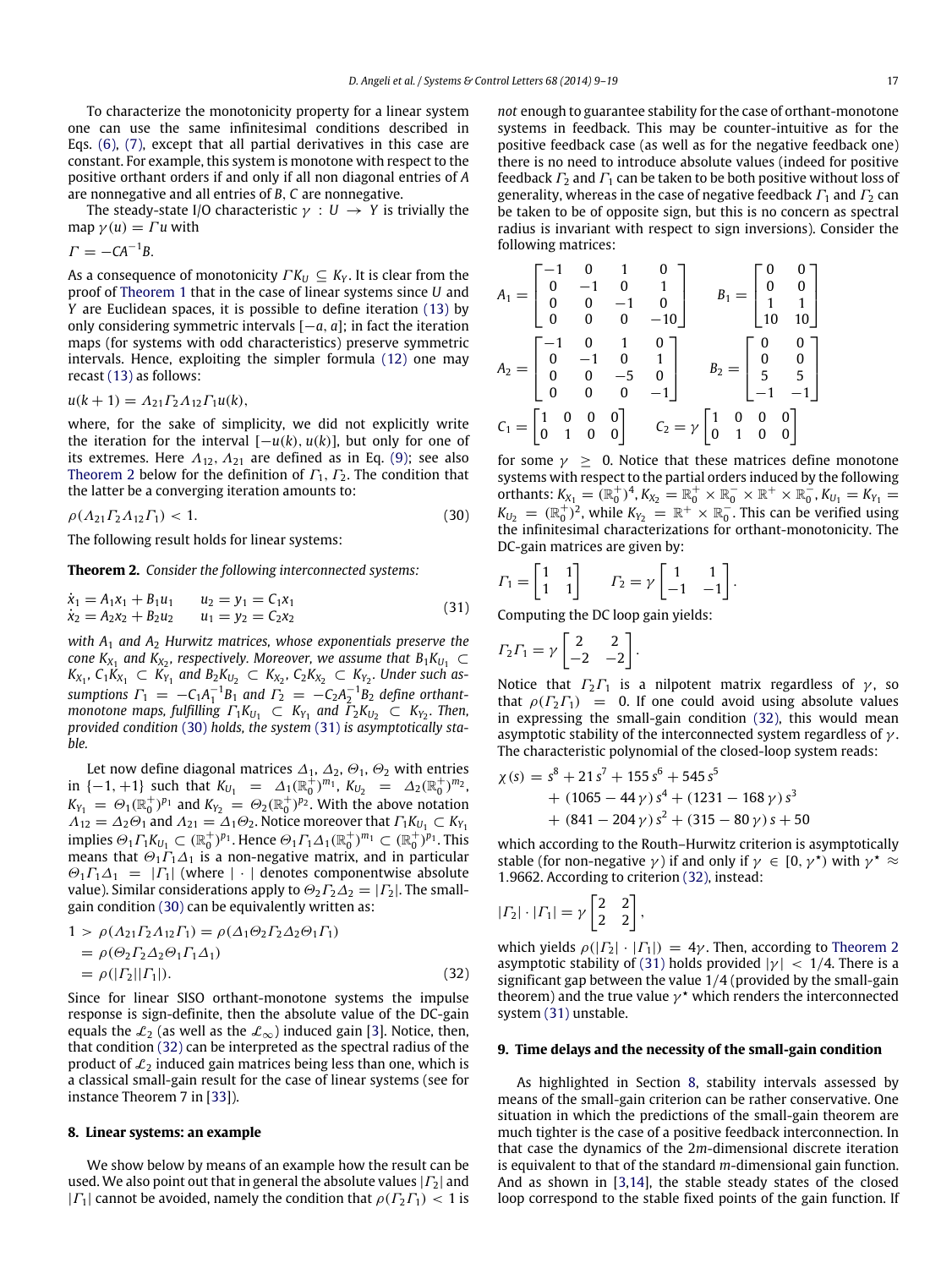the small-gain condition fails, the gain function is likely to have multiple stable fixed points, which implies that the closed loop does not have a unique globally attractive steady state.

A similar scenario where the small-gain condition is necessary for global convergence of the closed loop can be found if delays are introduced in the system. An argument analogous to the proof of [Theorem 1](#page-3-1) applies when arbitrary time delays are considered in the system interconnections, namely if the following interconnected system is considered:

 $\dot{x}_1 = f_1(x_1, u_1),$   $h_1(x_1) = y_1,$ <br>  $\dot{x}_2 = f_2(x_2, u_2),$   $h_2(x_2) = y_2,$  $\dot{x}_2 = f_2(x_2, u_2),$  $u_2(t) = y_1(t - \tau_1), \qquad u_1(t) = y_2(t - \tau_2),$ (33)

for some nonnegative  $\tau_1$ ,  $\tau_2$ .

<span id="page-9-6"></span>**Theorem 3.** *Consider a delay system* [\(33\)](#page-9-5) *with bounded solutions, interconnecting two I/O orthant-monotone systems. Assume that the continuous steady-state I/O characteristics are well defined, and consider the same iteration map* [\(13\)](#page-3-2) *as in [Theorem](#page-3-1)* 1*. If the iterations of this discrete map are globally attractive towards a unique fixed point, then every solution of* [\(33\)](#page-9-5) *converges towards a unique steady state, regardless of the value of*  $\tau_1$ ,  $\tau_2$ *.* 

**Proof.** The underlying state space for this system is infinite dimensional, and it can be defined to include all continuous functions  $\gamma : [-\tau_3, 0] \rightarrow X_1 \times X_2$ ,  $\tau_3 = \max(\tau_1, \tau_2)$ . The two I/O orthant-monotone subsystems do not contain any delays, and the theory previously developed applies to them.

Consider any solution  $x_1(t)$ ,  $x_2(t)$ , and its corresponding inputs and outputs  $u_i(t)$ ,  $y_i(t)$ . Define  $\underline{u}_1$ ,  $\overline{u}_1$ ,  $\underline{y}_1$ ,  $\overline{y}_1$  as in the proof of [Theorem 1,](#page-3-1) and use [Lemma 2](#page-3-0) to prove that  $y_1(t) \rightarrow [y_1, \bar{y}_1]_{K_{Y_1}}$ as  $t \to \infty$ . Define  $(\underline{u}_2, \bar{u}_2) = \eta^1(\underline{y}_1, \bar{y}_1)$ . Even in the presence of a delay, [Lemma 1](#page-2-4) still applies to show that  $u_2(t) \to [\underline{u}_2, \overline{u}_2]_{K_{U_2}}$  as  $t \rightarrow \infty$ . This process can be repeated iteratively in the same way as in [Theorem 1](#page-3-1) to obtain the result.  $\square$ 

See also [\[9\]](#page-10-0) for a more detailed discussion of the delay case for the standard small-gain theorem.

We argue next that if one is willing to allow for arbitrary timedelays as in [Theorem 3](#page-9-6) in the loop, then the small-gain condition [\(30\)](#page-8-2) is also necessary for stability. We prove the following proposition.

<span id="page-9-10"></span>**Proposition 3.** *Consider the linear system:*

$$
\dot{x}_1(t) = A_1 x_1(t) + B_1 u_1(t), \qquad y_1(t) = C_1 x_1(t)
$$
  
\n
$$
\dot{x}_2(t) = A_2 x_2(t) + B_2 u_2(t), \qquad y_2(t) = C_2 x_2(t),
$$
\n(34)

*where*  $A_1$ ,  $B_1$ ,  $C_1$  *and*  $A_2$ ,  $B_2$ ,  $C_2$  *are as in [Theorem](#page-8-1) 2. We consider* the following delayed interconnections, where  $u_j^i$  and  $y_j^i$  are the *components of the vectors u<sup>j</sup> and y<sup>j</sup> respectively:*

$$
u_1^i(t) = y_2^i(t - \tau_1^i) \qquad u_2^k(t) = y_1^k(t - \tau_2^k) \tag{35}
$$

*with*  $i = 1, \ldots, m_1, k = 1, \ldots, m_2$  and  $\tau_1^i$ ,  $\tau_2^k$  nonnegative reals. Assume that  $\rho(\Lambda_{21}\Gamma_{2}\Lambda_{12}\Gamma_{1})>1$ . Then there exist values of  $\tau_{1}^{i}\geq0$ and  $\tau_2^k \geq 0$ , and  $T > 0$  such that the system [\(34\)](#page-9-7) admits a periodic *solution of period T .*

**Proof.** Define  $G_1(\omega) = C_1(j\omega - A_1)^{-1}B_1$  and  $G_2(\omega) = C_2(j\omega - A_1)^{-1}B_1$  $(A_2)^{-1}B_2$ . Notice that  $G_1(\omega) \to 0$  as  $\omega \to \infty$ , and the same applies to  $G_2(\omega)$ . Clearly  $G_1(0) = \Gamma_1$  and  $G_2(0) = \Gamma_2$ . By continuity of  $G_i$ ,  $i = 1$ , 2 and of the spectral radius  $\rho(\cdot)$ , there exists  $\bar{\omega} > 0$  such that:

$$
\rho(\Lambda_{21}G_2(\bar{\omega})\Lambda_{12}G_1(\bar{\omega})) = 1.
$$
\n(36)

Let  $\lambda_{21}(\omega) = \text{diag}[\ldots e^{-j\omega \tau_1^i} \ldots]$  for  $i = 1, 2, \ldots, m_1$  and  $\lambda_{12}(\omega)$  $=$  diag[... $e^{-j\omega\tau_2^k}$ ...] for  $k = 1, 2, ..., m_2$ . Clearly there exist nonnegative  $\tau_1^i$  and  $\tau_2^k$  so that  $\lambda_{12}(\bar{\omega}) = \Lambda_{12}$  and  $\lambda_{21}(\bar{\omega}) = \Lambda_{21}$ . By definition of  $\vec{\omega}$  in [\(36\)](#page-9-8) we have:

$$
\rho(\lambda_{21}(\bar{\omega})G_2(\bar{\omega})\lambda_{12}(\bar{\omega})G_1(\bar{\omega}))=1.
$$

Notice that  $\lambda_{21}(\bar{\omega}) G_2(\bar{\omega}) \lambda_{12}(\bar{\omega}) G_1(\bar{\omega})$  can be interpreted as the loop-gain transfer function of [\(34\)](#page-9-7) with the delayed interconnec-tion [\(35\)](#page-9-9) evaluated for  $s = j\bar{\omega}$ . Hence, by standard arguments, the linear system [\(34\),](#page-9-7) [\(35\)](#page-9-9) admits a sinusoidal solution of period  $1/(2\pi\bar{\omega})$ .  $\Box$ 

<span id="page-9-5"></span>As already remarked, [Theorem 2](#page-8-1) and its generalization to the delay case are true for general linear systems provided the matrices  $[T_1]_{ii}$  and  $[T_2]_{ii}$  in condition [\(32\)](#page-8-4) represent the  $\mathcal{L}_2$  induced gains from input *j* to output *i* and from output *i* to input *j* respectively  $j = 1, \ldots, m_1, i = 1, \ldots, m_2$ . The necessity result stated in [Proposition 3](#page-9-10) is however new and in fact false for general linear systems even in the SISO case. To see this, consider the simple example described below.

**Example 1.** Consider the transfer functions given below:

$$
G_1(s) = \frac{\gamma}{1+s} \qquad G_2(s) = \frac{1+s}{(1+0.1s)^2}
$$

where  $\gamma$  is a positive parameter. We want to study stability of the following closed-loop transfer function:

$$
\frac{1}{1+G_1(s)G_2(s)e^{-s\tau}}
$$

corresponding to an interconnection of  $G_1$  and  $G_2$  in closed loop, where  $\tau$  indicates the sum of the delays at the loop interconnections. Notice that:

$$
G_1(s)G_2(s) = \frac{\gamma}{(1+0.1s)^2}.
$$

This is a low-pass filter, hence the  $\mathcal{L}_2$  induced gain equals the DC gain  $\gamma$ . Asymptotic stability for arbitrary delays holds provided  $\gamma$  < 1. Let us now compute the stability estimates provided by the small-gain theorem. For  $G_1(s)$  the  $\mathcal{L}_2$ -induced gain equals the DC gain  $\gamma$ . However, for the second transfer function, the maximum of  $|G_2(j\omega)|$  is achieved at  $\omega = 2\sqrt{2}$  and equals  $|G_2(j2\sqrt{2})| = 5/3$ . This means that the small-gain theorem only predicts stability up to  $\gamma$  < 3/5, giving a conservative estimate of the stability region under arbitrary delays. Of course there is no state-space realization of *G*<sup>2</sup> that satisfies the monotonicity conditions in [Theorem 2.](#page-8-1)

## <span id="page-9-7"></span>**10. Conclusion**

<span id="page-9-9"></span>We generalized existing small-gain theorems for orthantmonotone MIMO systems connected in feedback. The results improve on existing literature as they do not assume any compatibility between the orthant-induced orders pertaining to input and output spaces of interconnected components. Though the methods are new also for linear systems, in that they arise from a different point of view, the conditions achieved in this case boil down to classical *L*<sup>2</sup> or *L*∞ small-gain results.

# **References**

- <span id="page-9-0"></span>[1] M.[W. Hirsch, H. Smith, Monotone dynamical systems, in: Handbook of Differ](http://refhub.elsevier.com/S0167-6911(14)00058-9/sbref1)ential Equations: Ordinary Differential Equations, vol. 2, 2006, pp. 239–357.
- <span id="page-9-1"></span>[2] D. [Angeli, E.D. Sontag, Monotone control systems, IEEE Trans. Automat. Control](http://refhub.elsevier.com/S0167-6911(14)00058-9/sbref2) 48 (10) (2003) 1684–1698.
- <span id="page-9-8"></span><span id="page-9-2"></span>[3] D. [Angeli, E.D. Sontag, Multi-stability in monotone input/output systems,](http://refhub.elsevier.com/S0167-6911(14)00058-9/sbref3) Systems Control Lett. 51 (3–4) (2004) 185–202.
- <span id="page-9-3"></span>[4] M. [Arcak, On biological pattern formation by contact inhibition, Amer. Control](http://refhub.elsevier.com/S0167-6911(14)00058-9/sbref4) Conf. (2012) 3439–3444.
- <span id="page-9-4"></span>[5] M. [Arcak, Pattern formation by lateral inhibition in large-scale networks of](http://refhub.elsevier.com/S0167-6911(14)00058-9/sbref5) cells, IEEE Trans. Automat. Control 58 (5) (2013) 1250–1262.